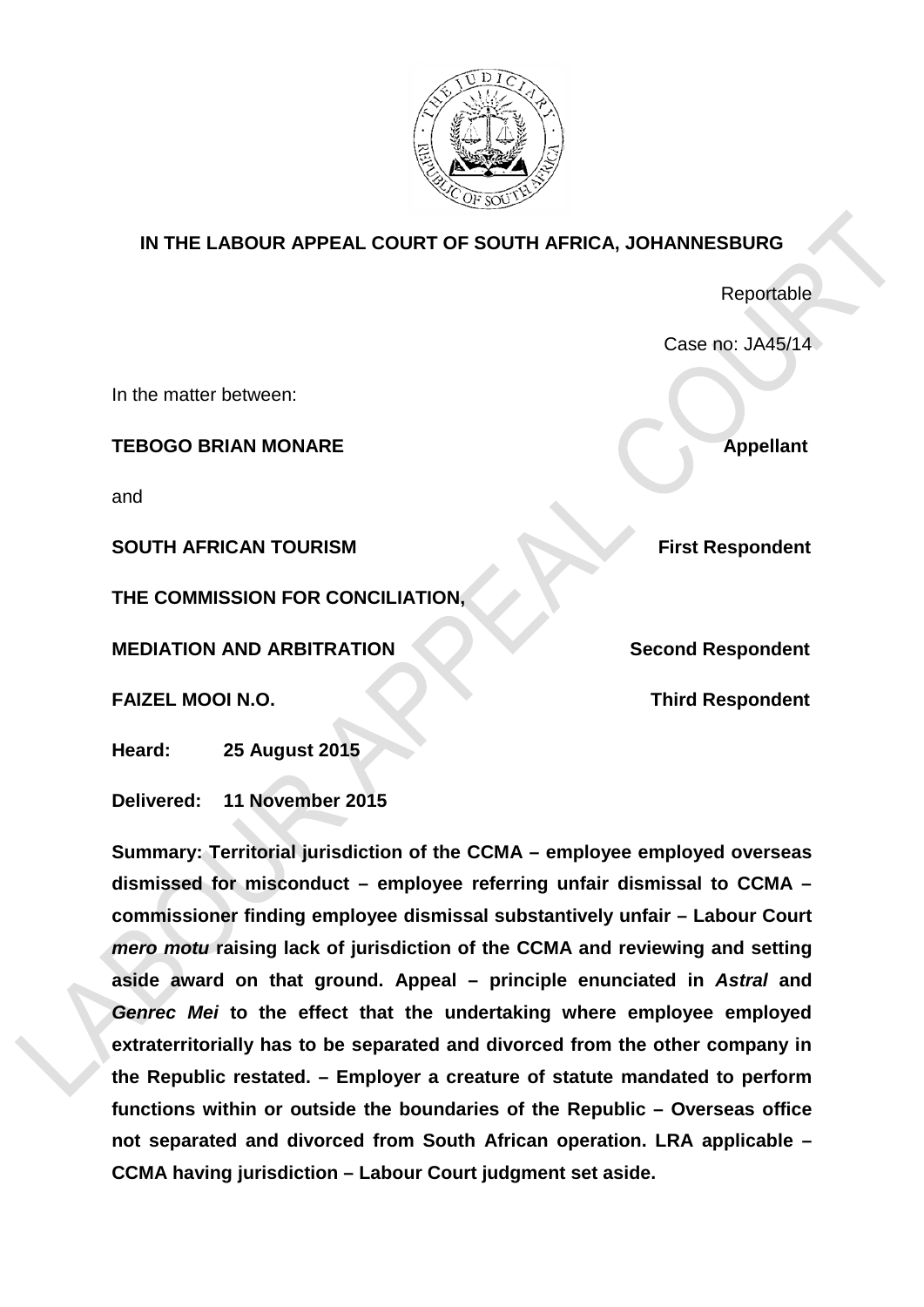**Review of arbitration award – Employee charged with misconduct relating to dishonesty and fraud in respect of subsistence and travel claims and the use of an access code without permission. Commissioner finding that fraud and dishonesty not supported by the evidential material and that employee not benefiting from his conduct – evidence showing that employee failing to follow company procedures – decision failing within the band of reasonableness – Labour Court's judgment set aside – Appeal upheld with costs.**

**Coram: Musi JA, Coppin JA** *et* **Makgoka AJA**

## **JUDGMENT**

## COPPIN JA

- [1] The Labour Court (Van Niekerk J) reviewed and set aside an award made by the third respondent, a commissioner, acting under the auspices of the Commission for Conciliation, Mediation and Arbitration ("*CCMA*"), in favour of the appellant and against the first respondent, reinstating the appellant in his employment with the first respondent, on the ground that the CCMA did not have jurisdiction in the matter. This is an appeal against the Labour Court's order with the necessary leave.
- [2] In brief, the appellant was employed as Finance and Administration Manager in the London office of the first respondent in terms of a fixed term contract for three years, with effect from 1 February 2010 to 31 January 2013. He was charged with misconduct, details of which I will relate later in this judgment and he was dismissed. The appellant then referred the dispute about his dismissal to the CCMA, which in terms of the Labour Relations Act ("LRA"),<sup>[1](#page-1-0)</sup> has no extraterritorial jurisdiction. The parties did not raise an issue concerning the jurisdiction of the CCMA and it only became an issue after argument in the Labour Court in respect of the review of the CCMA award, when the court *a quo* raised it *mero motu*.

<span id="page-1-0"></span> <sup>1</sup> The Labour Relations Act No 66 of 1995.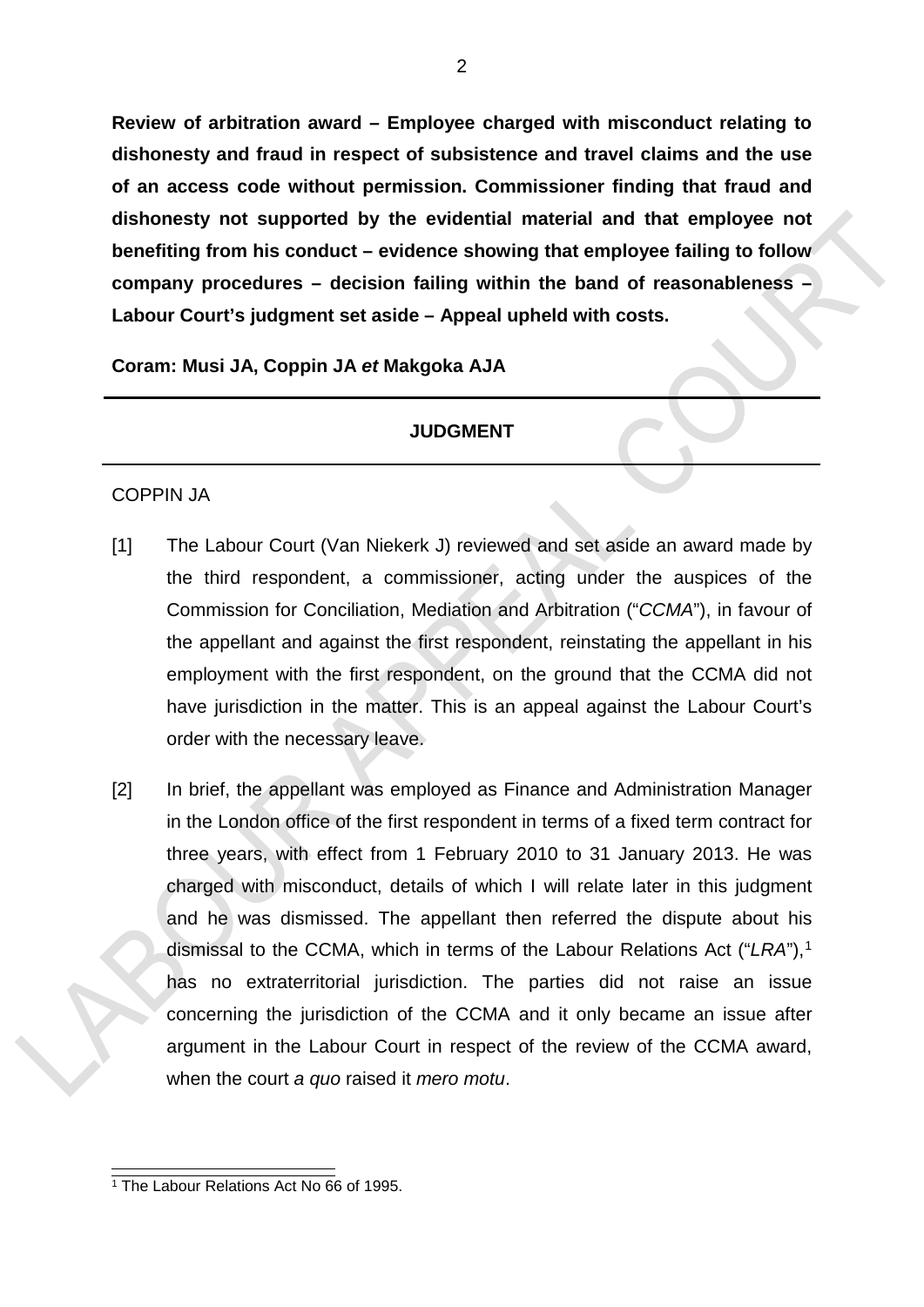- [3] Having raised the issue, the court *a quo* requested the parties to file supplementary heads of argument dealing with it. The court a quo applied to the facts on record the test for jurisdiction assumed by this Court in *Astral Operations Ltd v Parry* (*Astral),[2](#page-2-0)* which this Court largely derived from the test in *Genrec Mei (Pty) Ltd v Industrial Council for the Iron, Steel, Engineering and Metallurgical Industry and Others* (*Genrec Mei),[3](#page-2-1)* and which was also applied, *inter alia*, in the unreported Labour Court decision of *MECS Africa (Pty) Ltd v CCMA,[4](#page-2-2)*and held, in effect, that the London office was an independent undertaking of the first respondent; that the appellant was employed by the undertaking in London; that he performed his duties only in the United Kingdom; that his disciplinary hearing was held there and he was given notice of dismissal there. In view of all the circumstances (including the factual findings which it made), the court *a quo* concluded that the LRA did not apply; that the appellant had no right to refer the dispute to the CCMA, because that body had no "*right*" to entertain it. The court *a quo* on that basis reviewed the CCMA award and set it aside. No costs order was made. Since the jurisdictional issue was decisive, the court *a quo* did not go on to consider the other grounds of review relied on by the first respondent in its application to that court.
- [4] Accordingly, the main issue on appeal is the issue of jurisdiction of the CCMA and the applicability of the LRA to the dispute arising from the appellant's dismissal by the first respondent. The parties were in agreement that should that issue be decided in favour of the appellant, this Court should deal with and decide the other grounds of review, even though they were not considered by the court *a quo*. This Court has the power to do so.[5](#page-2-3)
- [5] Before dealing with the issues, it is necessary to deal briefly with an application brought by the applicant to lead further evidence in this Court. The further evidence relates to the jurisdiction point. The application was opposed by the first respondent, disputing the veracity of aspects of that evidence. In

<span id="page-2-0"></span> $2(2008)$  29 ILJ 2668 (LAC).

<span id="page-2-1"></span> $3(1995)$  16 ILJ 51 A;  $(1995)$  4 BLLR 1 (AD).

<span id="page-2-2"></span><sup>4</sup> Unreported JR455/12 delivered on 16 August 2013.

<span id="page-2-3"></span><sup>5</sup> See *NUMSA obo Sinuko v Powertech Transformers (PPM) and Others* [2014] BLLR 133 (LAC).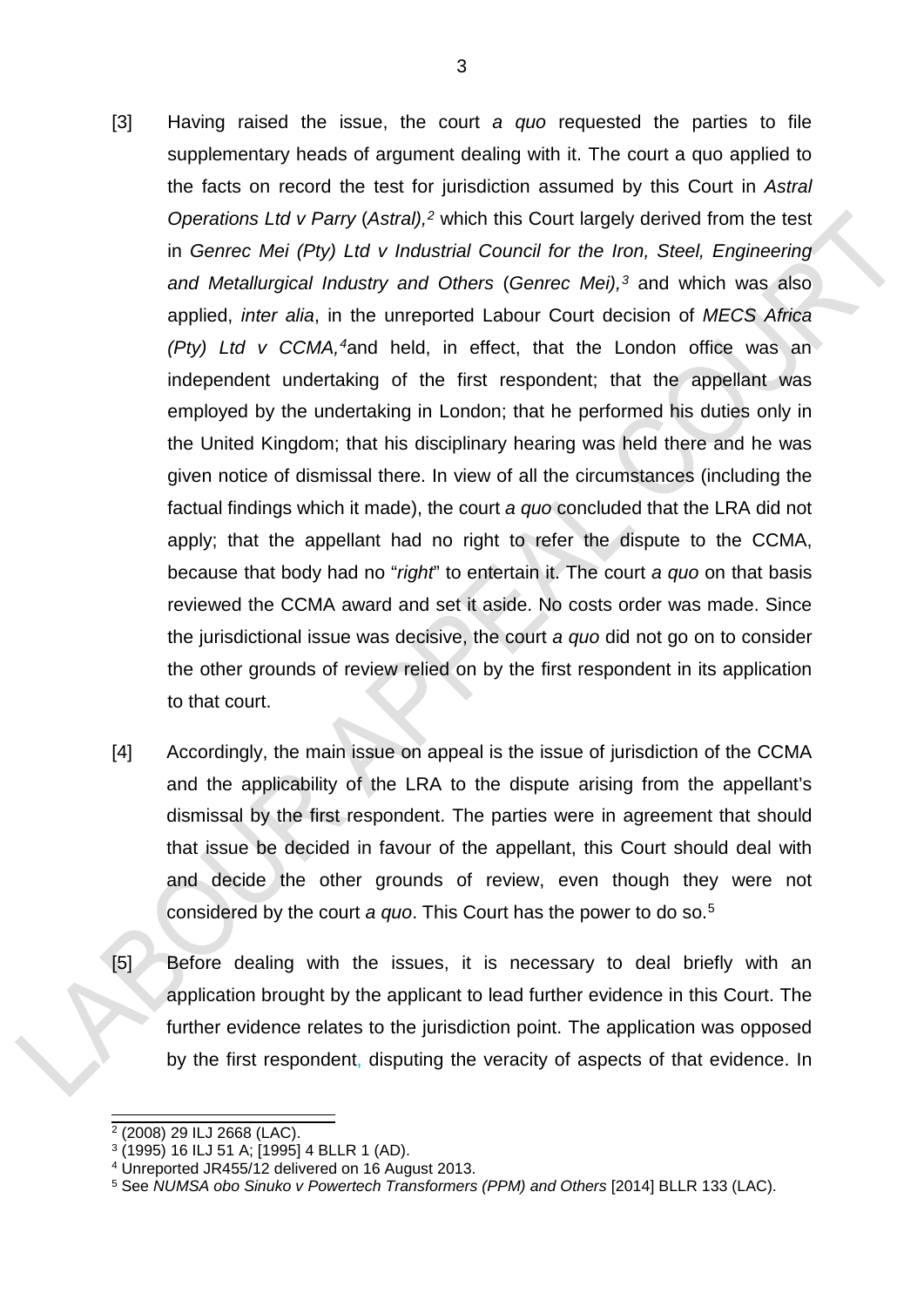light of the view I take in respect of the jurisdiction issue, it is not necessary for that application to be decided.

[6] I shall now first sketch a more detailed background using the common cause facts and then proceed to deal with the issue of jurisdiction and in light of the conclusion on that point, I will proceed to deal with the other grounds of review raised by the first respondent.

### **Background**

- [7] On 10 November 2009, the appellant was appointed as Finance and Administration Manager – UK for a period of three years with effect from 1 February 2010. He was previously employed in the first respondent's Amsterdam office. He commenced work in his office in Wimbledon London. The first respondent charged him with misconduct relating to dishonesty and fraud pertaining to subsistence and travel claims which he made in 2010 and the use of an access code to the first respondent's computer system. A disciplinary hearing was held in London during September 2010.
- [8] Following the disciplinary hearing, the appellant was dismissed from the first respondent's employment on 30 September 2010. He lodged an internal appeal which was unsuccessful. On 17 November 2010, he referred an unfair dismissal dispute to the CCMA. Conciliation was unsuccessful and the matter proceeded to arbitration in Johannesburg before the third respondent ("*the Commissioner*"). The appellant contended, at the arbitration, that his dismissal was both procedurally and substantively unfair and he claimed reinstatement.
- [9] The Commissioner found that the appellant's dismissal by the first respondent was procedurally fair, but substantively unfair and ordered the appellant's reinstatement "*with no loss of salary in the sum of £37 509,50 from 23 February 2011*". The Commissioner directed that the amount be paid to the appellant within 30 days from the date of the award, but no later than 23 September 2011 and that his reinstatement be effected by the first respondent by no later than 13 September 2011.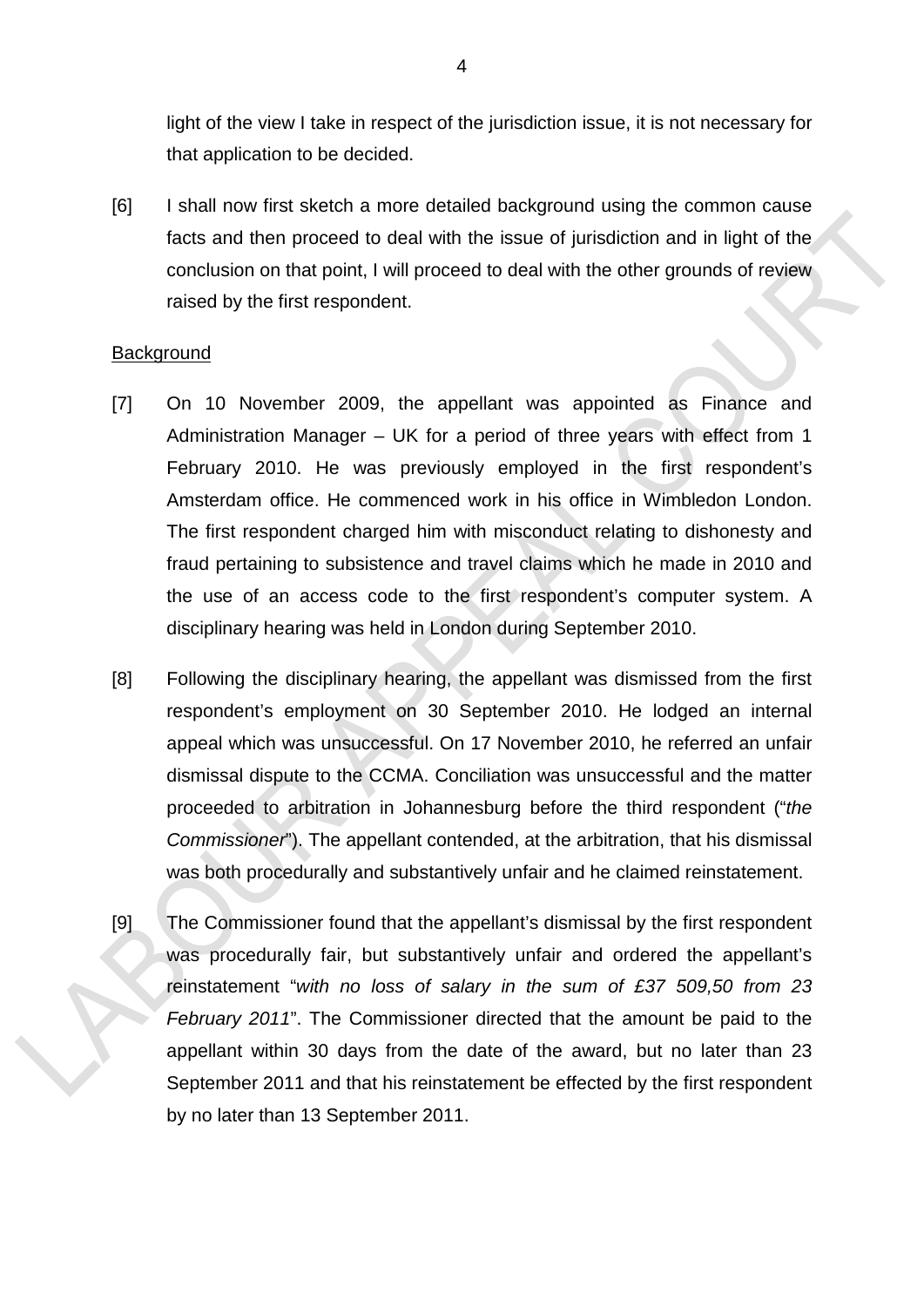- [10] The first respondent brought an application in the Labour Court to review and set aside the award of the Commissioner, largely on the basis that no reasonable decision-maker could have come to the same conclusion as the Commissioner on the available evidential material.
- [11] When the matter came before the court *a quo,* it directed the parties to file supplementary heads of argument dealing the issue of jurisdiction which, as I have stated, was raised *mero motu*.
- [12] The court *a quo* in its judgment had regard, *inter alia,* to the CCMA award in *Serfontein v Balmoral Central Contracts SA (Pty) Ltd;[6](#page-4-0)* the judgment of the Labour Court in *Kleinhans v Parmalat SA (Pty) Ltd[7](#page-4-1)* and the judgment of this Court in *Astral* where reference was made in particular to the judgment in *CWIU v Sopelog CC[8](#page-4-2)* and *Genrec Mei*.
- [13] In *Astral*, this Court had come to the conclusion that the territorial application of the LRA, to the dispute in question there, had to be determined according to the locality of the undertaking carried out by the company in which the employee was employed.
- [14] In that case, the employee had been employed by the company until he was retrenched. He then agreed to be employed by a subsidiary of the company and relocated to Malawi. The subsidiary was also a company incorporated there. After a period, the company decided to end its operation in Malawi and the employee returned to South Africa where he continued to wind up the Malawi operation. His employment was terminated. A dispute was declared. When the matter reached the Labour Court, the company raised a point that the Labour Court lacked jurisdiction to entertain the employee's claims for contractual damages, unfair retrenchment and the non- or underpayment of various statutory amounts.
- [15] On appeal, this Court applying the *Genrec Mei* criterion held:

<span id="page-4-0"></span> $6(2000)$  21 ILJ 1019 (CCMA).

<span id="page-4-1"></span><sup>7</sup> [2002] 9 BLLR 879 (LC).

<span id="page-4-2"></span> $8(1993)$  14 ILJ 144 (LAC).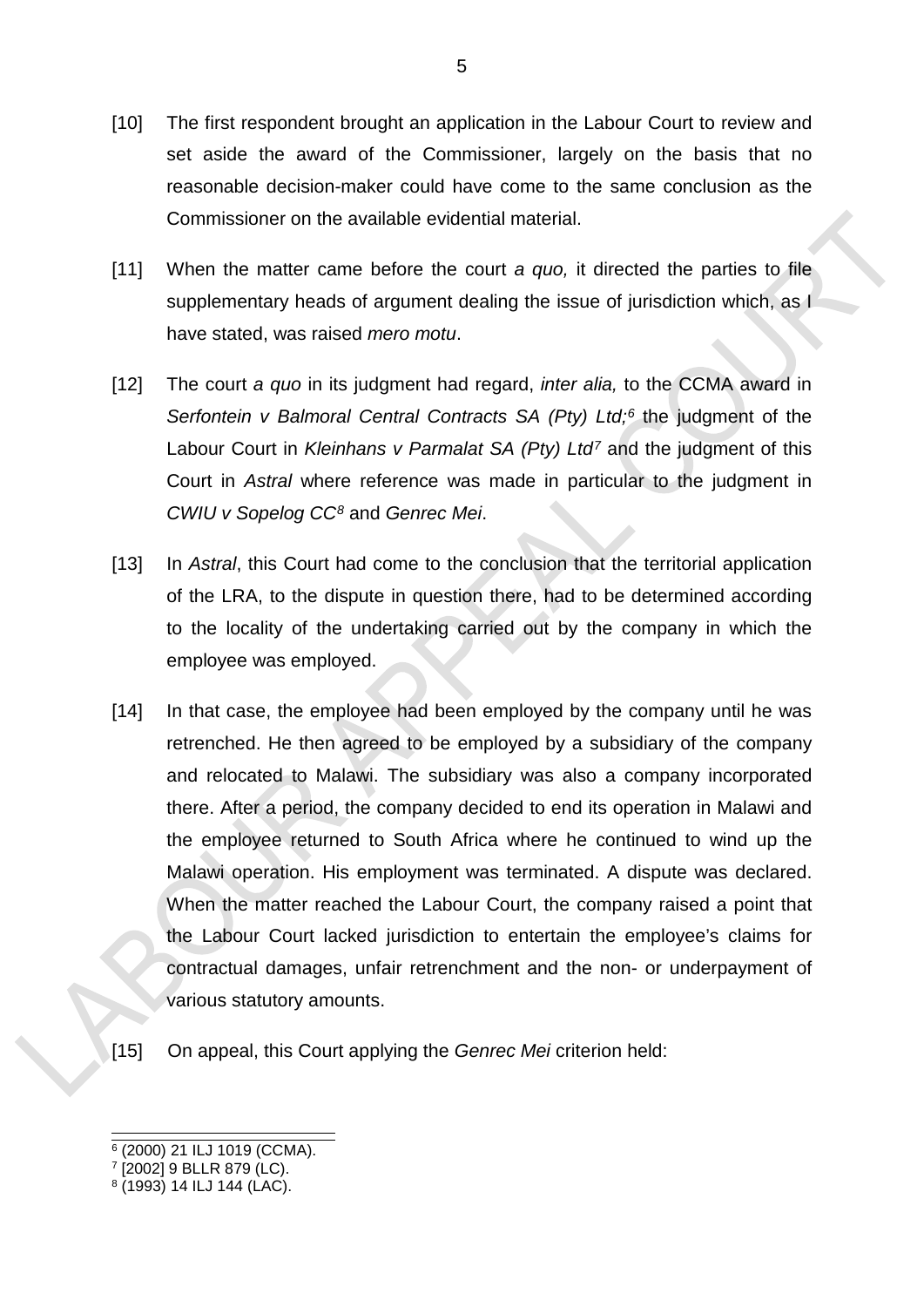'*When all the facts of this matter are considered and the question is asked as to where the undertaking was carried on in which the respondent worked, the answer would be an easy one, namely Malawi!*' [9](#page-5-0)

Accordingly, this Court concluded that the LRA did not apply to the company's operation in Malawi and the Labour Court had no jurisdiction to entertain the employee's claim. It also held that the Basic Conditions of Employment Act ("*BCEA*")<sup>[10](#page-5-1)</sup> did not apply.

[16] Applying the same criterion as this Court applied in *Astral*, the court *a quo* in the present case reasoned and concluded as follows:

> '... In the present instance, there is no such residual nexus with the South *African office. The first respondent may be South African and they may have worked for an entity whose head office is located in South Africa but he was recruited overseas, his employment contract was concluded overseas, he*  was obliged to work overseas for an agreed fixed term with no right to return *to South Africa and continue employment there on conclusion of that fixed term and he performed services only in the United Kingdom. He committed the acts of misconduct that resulted in his dismissal in the United Kingdom, his disciplinary hearing was held there, and he was given notice of dismissal there. In my view, in these circumstances the LRA has no territorial application. It follows that the first respondent had no right to refer his dispute to the CCMA and the CCMA had no right to entertain it.'*

- [17] The court *a quo* accordingly reviewed and set aside the arbitration award of the third respondent.
- [18] In the appeal before us, it was submitted for the appellant that the court *a quo* had erred in a number of respects. Firstly, in finding that certain facts pertaining to the appellant's employment and the London office of the first respondent were common cause, whereas they were not. These findings were, *inter alia,* that the appellant's contract of employment was concluded outside the Republic of South Africa; that Ms Mokhesi, the Country Manager in the first respondent's London office, had overall managerial control of the

6

<span id="page-5-0"></span> <sup>9</sup> At para 20.

<span id="page-5-1"></span><sup>10</sup> Act No 75 of 1997.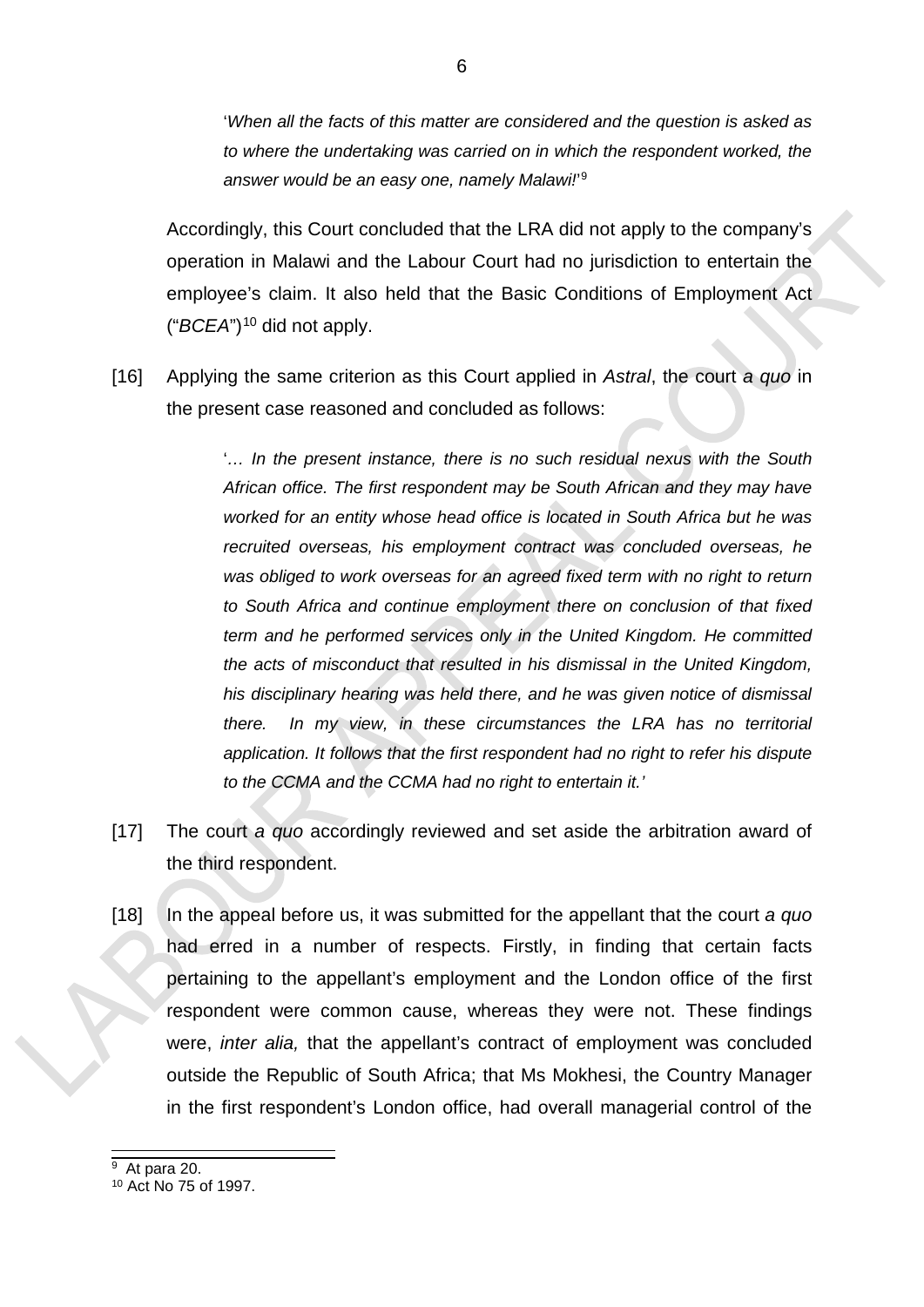first respondent's London office; that the London office had its own information technology system and its own controls; that the London office had its own established operational site in London; that that office was subject to a separate audit; that the appellant was recruited overseas and only performed services in the United Kingdom and was paid in pounds sterling in the United Kingdom.

- [19] The appellant as a result brought an application to produce further evidence before this Court, to rebut some of the above findings, as I mentioned earlier.
- [20] The appellant submitted further that the court *a quo* also erred by "*not taking into account*" the fact that the first respondent was a statutory body established in terms of the Tourism Act;<sup>[11](#page-6-0)</sup> by "over-emphasising the fact that *the appellant rendered his service outside the RSA*"; by failing to find that the first respondent's undertaking was based in South Africa and that the London office was not a separate undertaking, but merely an extension of the South African undertaking. Further, that the court *a quo* erred in finding that the appellant had no right to refer the matter to the CCMA and that the CCMA had no power to entertain the dispute; by failing to properly take into account that the appellant, as a South African citizen, was entitled to protection against unfair dismissal by his employer, the first respondent (a South African undertaking financed by the South African taxpayers' funds); by not developing the test in *Astral* to accommodate the appellant's constitutional right to fair labour practices, including the right to have his dispute resolved by the application of law at a public hearing before an independent and impartial forum; alternatively, by failing to sufficiently take into account the appellant's constitutional rights to that effect.
- [21] On behalf of the first respondent, it was submitted that the court *a quo* had not erred in its finding on jurisdiction. The first respondent also opposed the

<span id="page-6-0"></span> $11$  Act No 72 of 1993. This is the Act that applied at the time. It has since been repealed and replaced with the Tourism Act No. 3 of 2014 which came into operation on 16 June 2014. In terms of Section 6 of Schedule 1 of that Act: "*Any disciplinary measure instituted in terms of section 21F of the repealed Act, any appeal or review lodged in terms of section 21G of that Act and any criminal proceedings instituted in terms of section 28 of that Act, but not yet finalised when this Act takes effect, must be dealt with and concluded in terms of the repealed Act as if that Act had not been repealed."*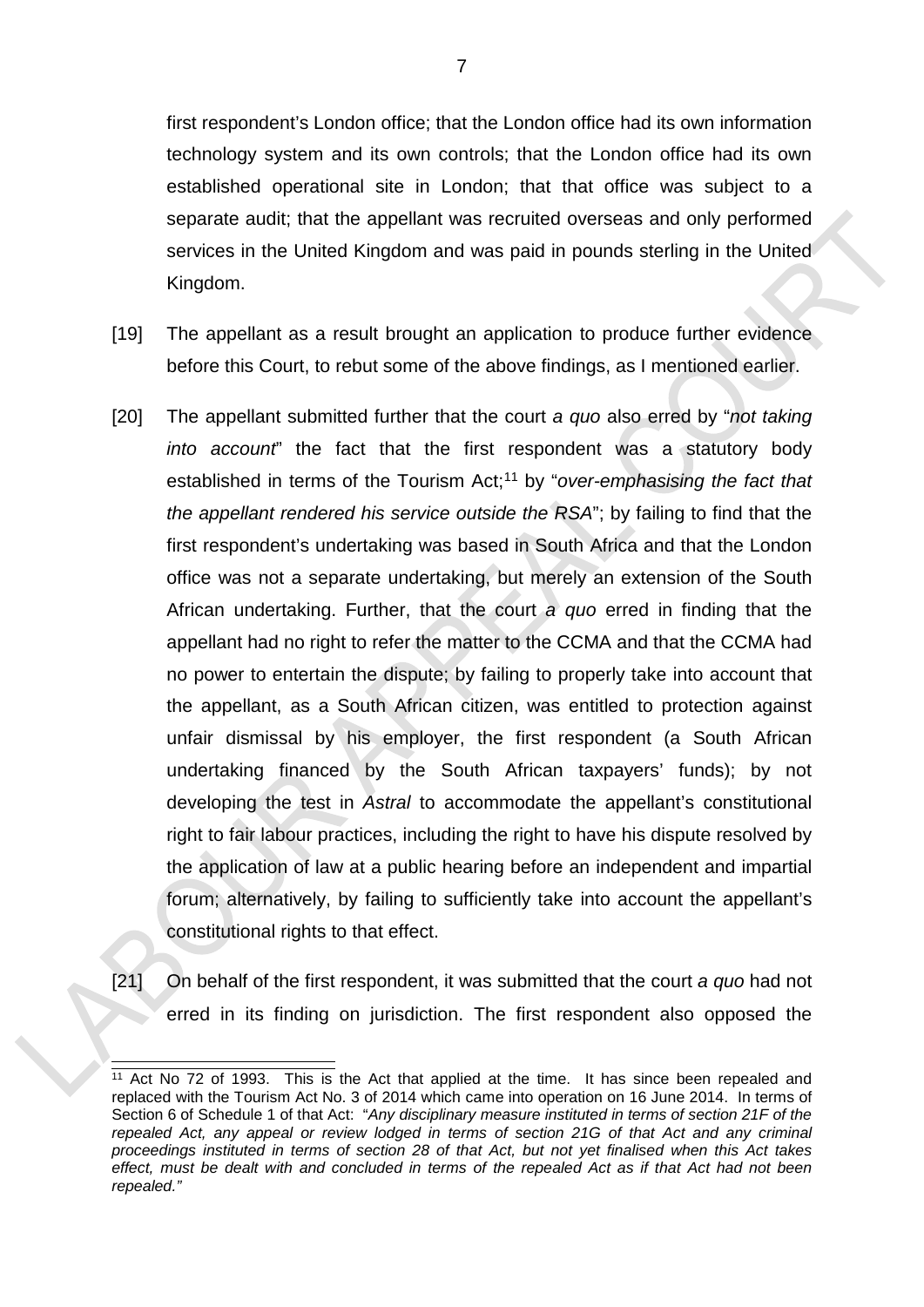application to lead further evidence and submitted that the issue of jurisdiction could be determined on the common cause facts that were already on record.

- [22] I shall now consider the arguments.
- [23] In my view, two aspects in relation to the issue of jurisdiction need to be discussed. Firstly, the jurisdiction of the CCMA was not an issue on the "pleadings". The appellant had alleged that the first respondent was his employer and, in effect, that the locality of its undertaking (in which he was employed) was within the jurisdiction or territory of the CCMA. Arguably that was sufficient to clothe the CCMA with jurisdiction as I will explain below. Secondly, even if it were to be found that the court *a quo* had properly raised the issue of jurisdiction, it erred in its conclusion that the UK office of the first respondent, where the appellant was employed, was a separate and independent undertaking from its South African undertaking and, accordingly, that the locality of the undertaking of the employer (i.e. the first respondent) in which the appellant was employed was in London and therefore outside the territorial jurisdiction of the CCMA and the Labour Court.
- [24] The court *a quo* seemingly did not in the context of the facts before it consider the principle that a claimant may formulate his or her claim in a way that enables him or her to bring it before a forum of his or her choice. If a claim as formulated is enforceable in that forum then the claimant is entitled to bring it in that forum. The fact that the claim is bad is another matter<sup>[12](#page-7-0)</sup> and that jurisdiction is to be assessed on the pleadings properly construed and not on the substantive merits of the case.<sup>13</sup>
- [25] While the principle has been articulated principally in relation to court pleadings there is in my view no reason why it should not be applicable to the CCMA and the documents in that forum that served to introduce the claim and define the issues between the parties, but I will revert on this aspect.

<span id="page-7-0"></span> <sup>12</sup> See *Makhanya v University of Zululand* 2010 (1) SA 62 (SCA) at 72 para 34.

<span id="page-7-1"></span><sup>13</sup> *Gcaba v Minister of Safety and Security* 2010 (1) SA 238 (CC) at paras 75 at 263.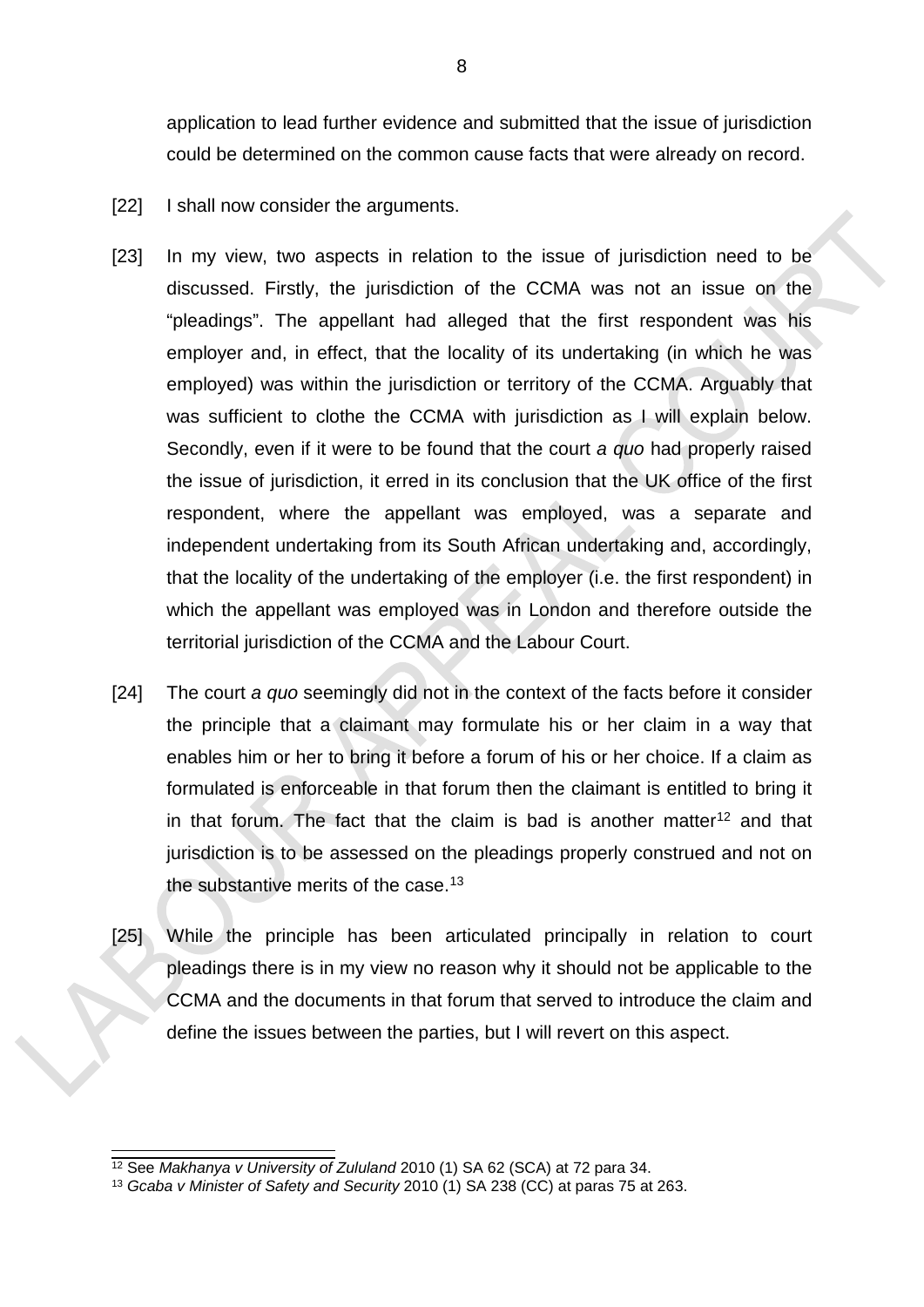- [26] While the CCMA has many functions, its main function is the resolution of disputes. Although it is not a court of law, the CCMA does perform functions of a judicial nature.[14](#page-8-0)
- [27] In *Graaff-Reinet Municipality v Van Ryneveld's Pass Irrigation Board,[15](#page-8-1)* the Appellate Division defined the term "*jurisdiction*" in relation to courts as "*the power or competence of a court to hear and determine an issue between the parties*".[16](#page-8-2) The definition was accepted and applied by the Constitutional Court in *Gcaba v Minister of Safety and Security*. [17](#page-8-3)
- [28] There is no reason why that term in relation to the CCMA should not have a similar meaning. Section 114 of the LRA provides that the CCMA has jurisdiction in all the provinces of the Republic. The term "*jurisdiction*" in that context, in my view, includes "*the power of the CCMA to hear and determine an issue between the parties*".
- [29] Applying the *Astral* criterion (or test), it is appropriate to state that in terms of our law, the CCMA, *inter alia*, has the power to hear and determine a dispute (of the kind the LRA permits it to deal with) between an employer and an employee where the undertaking of the employer, in which the employee is employed, is located within any of the provinces of the Republic. Now applying the principle that jurisdiction is determined by the "*pleadings*", it would be appropriate to say that if the claimant has alleged facts that satisfy the jurisdictional test and the other party has not taken issue with those facts, the CCMA, may, arguably, have jurisdiction in the matter.
- [30] As for the "*pleadings*" in the CCMA, that forum has elaborate rules which *inter alia* state how a dispute is to be referred to it and what notices ought to be given. It has also elaborate rules (CCMA Rules) on how to request an arbitration (after conciliation has failed) (Rule 18); for the nature and times for the filing of statements (Rule 19); for when parties must hold a pre-arbitration conference (Rule 20) and other procedures to facilitate the arbitration.

<span id="page-8-0"></span> <sup>14</sup> *Compare Carephone (Pty) Ltd v Marcus NO and Others* 1999 (3) SA 304 (LAC) at 311 para 15, 312F para 18; *Sidumo v Rustenburg Platinum Mines Ltd* 2008 (2) SA 24 (CC) at 53 para 82 (*Sidumo)*. <sup>15</sup> 1950 (2) SA 420 (A).

<span id="page-8-2"></span><span id="page-8-1"></span><sup>16</sup> At 424.

<span id="page-8-3"></span><sup>17</sup> See *supra* at 263 at para 74.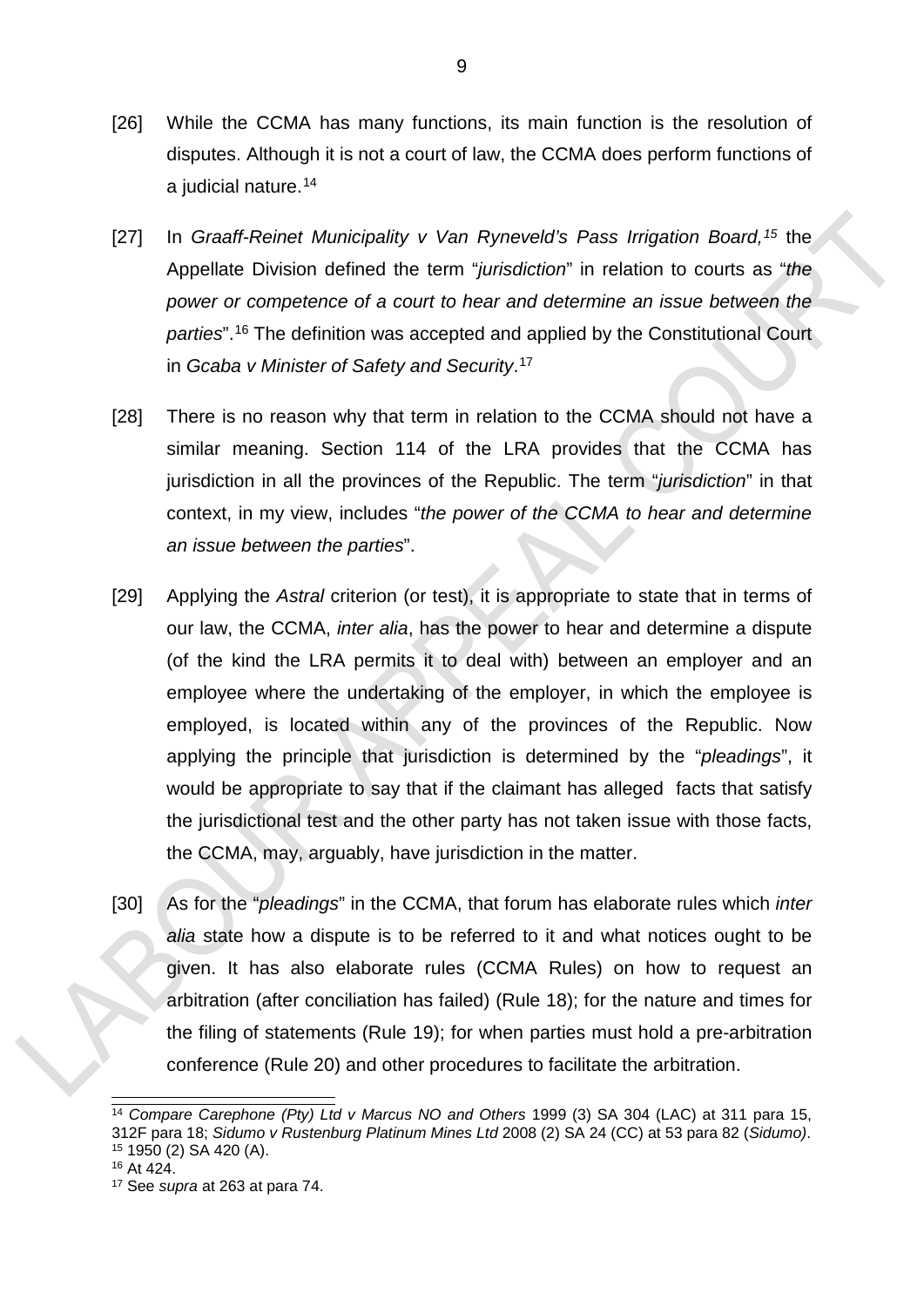- [31] What is apparent from the facts of this case is that there was no jurisdictional dispute before the CCMA at any stage, or in any form. A perusal of the record of the proceedings in the CCMA shows, *inter alia,* the following: that in his referral to the CCMA for conciliation, the appellant *inter alia* stated that the other party to the dispute was the first respondent, which was located in Johannesburg; that the dispute related to an unfair dismissal and that the dispute arose on 18 October 2010 in Pretoria; that he sought compensation and that there was an objection to a con-arbitration process. It was certified that conciliation was unsuccessful and that the dispute remained unresolved. Furthermore, it appears from the record that the appellant had requested arbitration. In the relevant form he specifically confirms his details as an employee and that of the first respondent as an employer. Several documents were filed.
- [32] Although, it does not appear as if formal "*pleadings*", namely, a statement of claim and response, were required to be filed and were filed, the parties made elaborate opening statements defining the issues and seemed to have held a pre-arbitration conference. It also appears from the common cause facts on record that there was nothing to suggest that the London office of the first respondent was an independent undertaking of the first respondent and therefore that the CCMA did not have jurisdiction. In terms of the case as defined before the CCMA, *prima facie*, it had jurisdiction.
- [33] On assumption that the issue of jurisdiction should have been raised and dealt with by the CCMA specifically (because of the facts before it, which is clearly the more advisable approach and is also consistent with CCMA Rule  $22^{18}$ ), I am of the view that it was not established on the facts that the London office was an independent undertaking of the respondent.
- [34] What is clear from both *Astral* and *Genrec Mei* is that the undertaking where the employee was employed (i.e. and which was situated beyond the territorial jurisdiction of the respective *fora* in each of those cases), has to be separate

<span id="page-9-0"></span> <sup>18</sup> The Rule provides:"*If during the arbitration proceedings it appears that a jurisdictional issue has not been determined, the commissioner must require the referring party to prove that the Commission has jurisdiction to arbitrate the dispute*."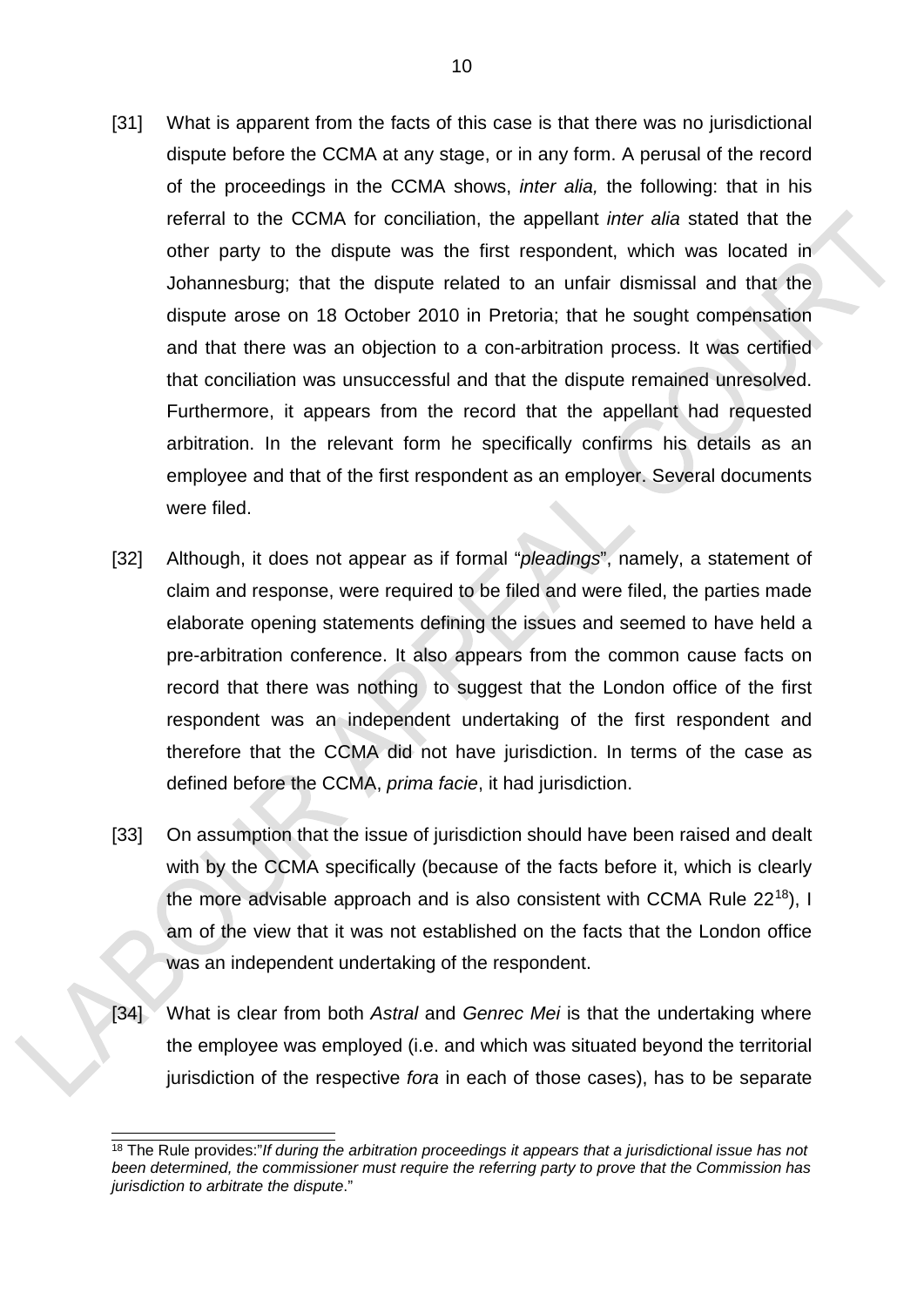and divorced from the employer's undertaking which is located within the jurisdictional territory of the relevant forum.

- [35] In *Astral*, the employer's Malawian subsidiary, where the employee worked, was separate and divorced from the employer's South African undertaking. The Malawian undertaking was an incorporated concern with a separate personality. It was an independent company. In *Genrec Mei*, the court also emphasised the separateness and independence of the employer's undertaking in Durban, from its undertaking on the oil rig, where the employee was employed.
- [36] The nub of the issue in this case, is not about where appellant was employed, because it is common cause that he was employed in the first respondent's London office, but whether the London office was an undertaking of the first respondent, which was separate and divorced from its undertaking in the Republic of South Africa. In my view it certainly was not.
- [37] The first respondent, the South African Tourism Board, is the employer. It is a creature of statute, established as a juristic person in terms of the Tourism Act.[19](#page-10-0)
- [38] In terms of section 3 of the Tourism Act, the first respondent's objectives are, *inter alia,* to promote tourism by encouraging persons to undertake travels to and in the Republic and to that end, it is empowered to take measures to ensure that services and facilities provided to tourists comply with the highest attainable standards; to manage and conduct research relating to tourism and to advise the Minister on tourism policy, either of its own volition, or when requested to do so by the Minister.
- [39] The other powers of the first respondent are provided for in section 13 of the Tourism Act. It may open and conduct offices in the Republic, or elsewhere, which may be necessary or advisable for the effective and proper exercise of its powers, the performance of its functions and the carrying out of its duties.

<span id="page-10-0"></span><sup>&</sup>lt;sup>19</sup> See section 2 of the Tourism Act No 72 of 1993.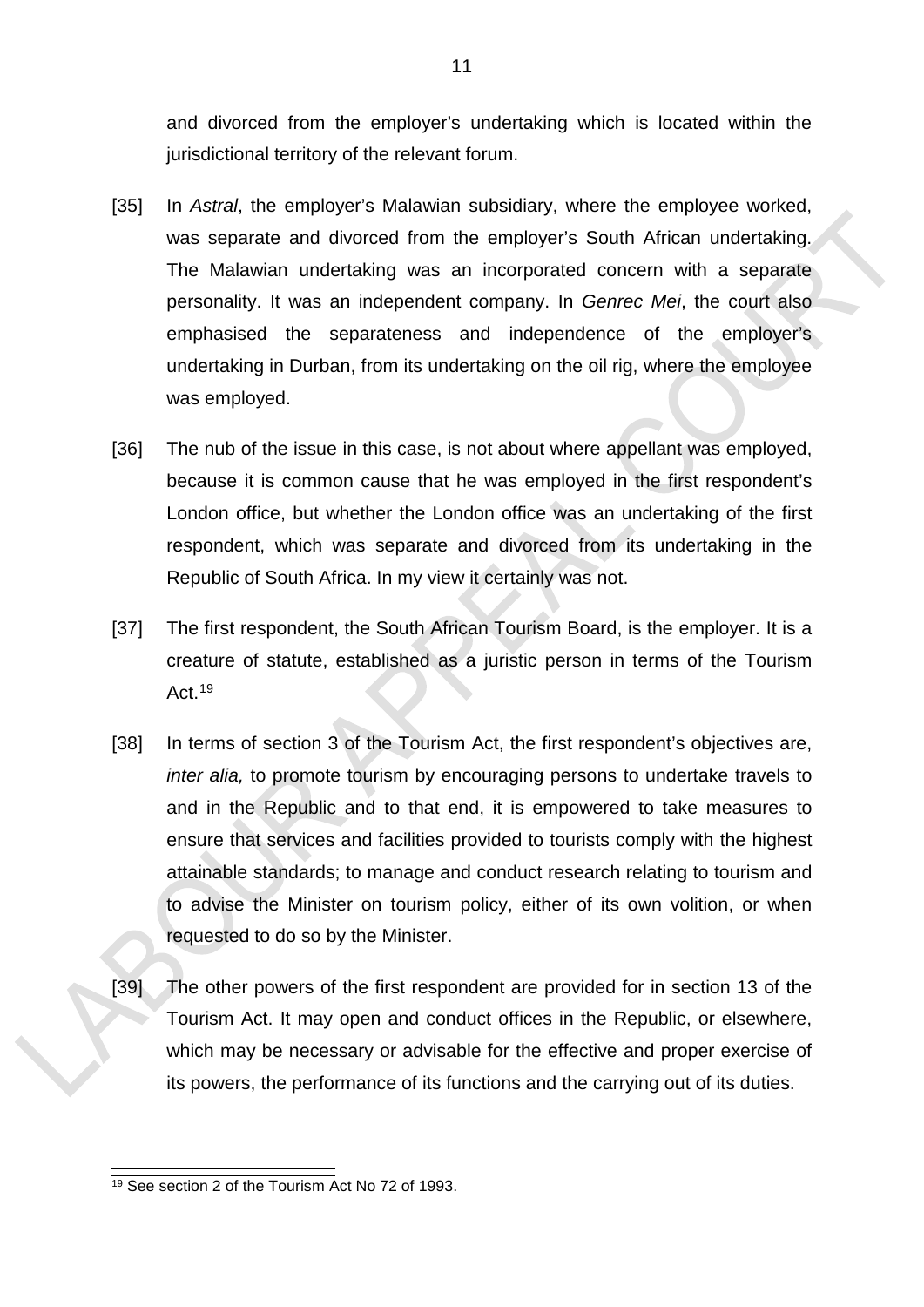- [40] In section 13(m), the first respondent is empowered to employ persons who are necessary for the exercise by the first respondent of its powers, the performance of its functions and the carrying out of its duties. It is also *inter alia* empowered to make provision for the payment in respect of its employees, former employees and dependants of such employees, pecuniary benefits in the case of death or injury of such employees in the course of their employment with the first respondent. Section 12 of the Tourism Act empowers the first respondent to pay its employees such remuneration, allowances, bonuses, subsidies, pensions and other benefits as it may determine, but with the approval of the Minister responsible for tourism in concurrence with the Minister of Finance.
- [41] The office in London, where the appellant was employed, is an office as those contemplated in section 13(d). Its opening and conduct was probably necessary, or considered advisable, by the first respondent for the effective and proper exercise of its functions and the carrying out of its duties. The office does not have a separate corporate personality. It is part and parcel of the first respondent, which is one undertaking. The fact that the office was in London does not make it a different undertaking. It is most clearly not "*divorced or separated*' from the first respondent South African national undertaking, but it is inextricably linked to it. The first respondent's main objective is a singular objective, to promote tourism to the Republic and it has chosen to do so, *inter alia,* through the establishment of an office such as the London office.
- [42] The Tourism Act contains provisions relating to its funds (section 16 ) and the submission of its statement of accounts to the Minister (section 17). The provisions of that Act apply to the first respondent; inclusive of its offices, wherever they may be situated. The Tourism Act does not empower the first respondent from conducting the London office as a separate undertaking. The facts confirm that the office was not organised and administered as a separate undertaking divorced from the first respondent's undertaking in the Republic.
- [43] In the circumstances, I am of the view that the court *a quo* erred in reviewing and setting aside the CCMA award on the ground that the CCMA lacked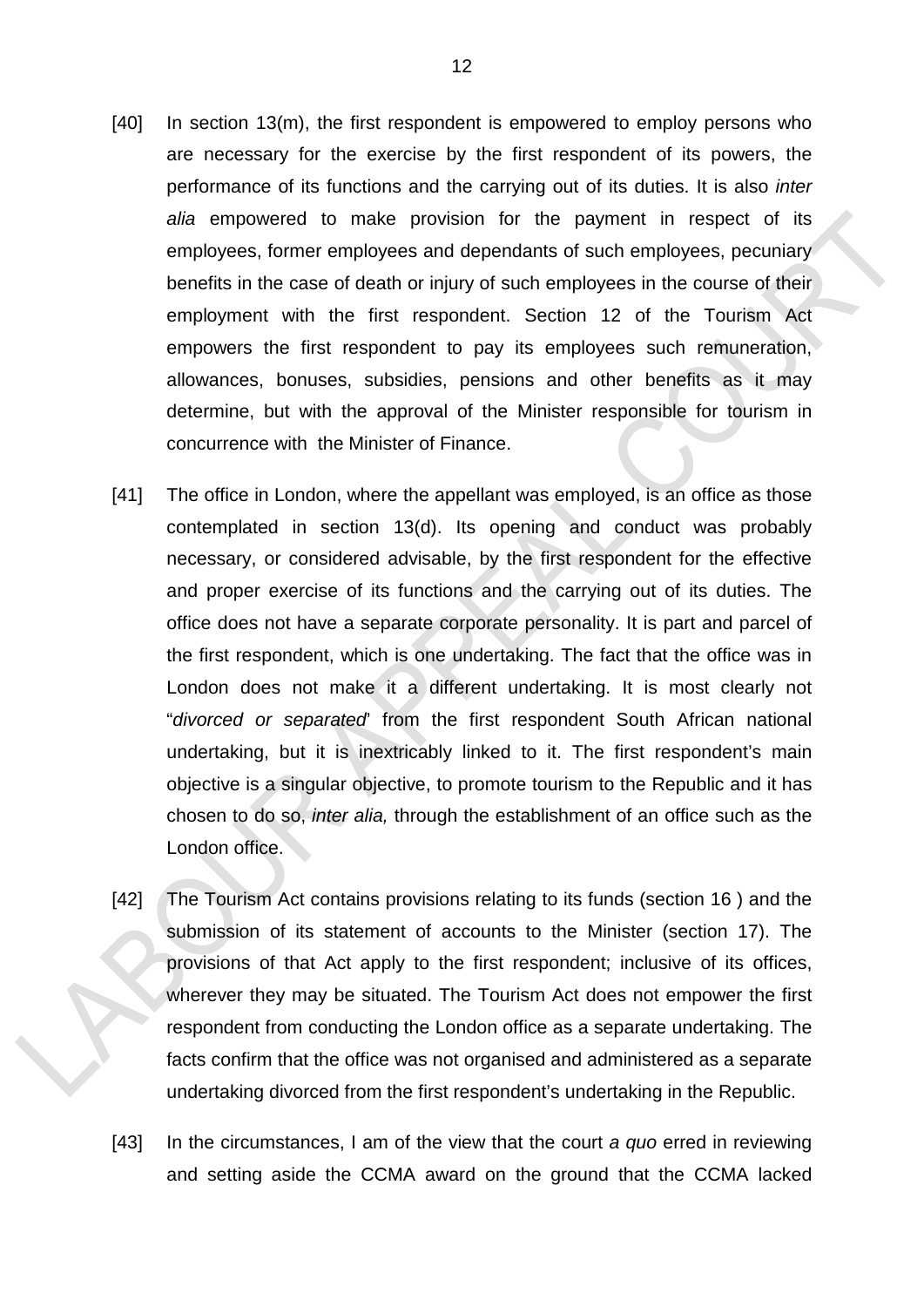jurisdiction. In light of that conclusion that it is not necessary to deal with the application for leave to lead further evidence before this Court, but I shall deal with the issue of the costs of that application later in this judgment.

[44] On the basis of the conclusion reached, the time factor, that the parties had agreed and we were addressed on the other grounds upon which the review was brought by the first respondent, it is in the interest of justice to deal with them now, even though the court *a quo* did not do so.

### The other grounds of the review

- [45] The appellant was charged with and found guilty of the following two counts of misconduct: Firstly, with "*alleged dishonesty and/or fraud that on 01 April 2010, you made an S & T payment to yourself pertaining to your relocation to the United Kingdom to the value of £2 400,48 (pounds and pence) whilst only £2 000 (two thousand pounds) had been approved by the Acting CFO on 15th March 2010. This alleged dishonesty is in direct contravention of our value of integrity*". He was also charged and convicted of "*alleged dishonesty and/or fraud in that, after the Country Manager gave you permission to use her oracle password on 28 May 2010, having knowledge of the password, you continued to use it fraudulently until 6 August 2010, when she discovered this and brought it to your attention [that] this alleged dishonesty and/or fraud is in direct contravention of our value of integrity*".
- [46] The appellant was found guilty of both charges of misconduct, following a disciplinary hearing held by the first respondent according to its disciplinary code. In respect of the first charge, the appellant was convicted, because he admitted to paying himself an amount of £400.48 with "*inadequate documentation"* and in respect of and the second charge, because he admitted using the Oracle password of the Country Manager without her knowledge even though it was for the business of the first respondent. The sanction in respect of either charge was dismissal.
- [47] The appellant appealed internally against the findings on the following grounds: in respect of charge 1, that the Chairman's findings indicated that no supporting documentation was submitted to support appellant's entitlement to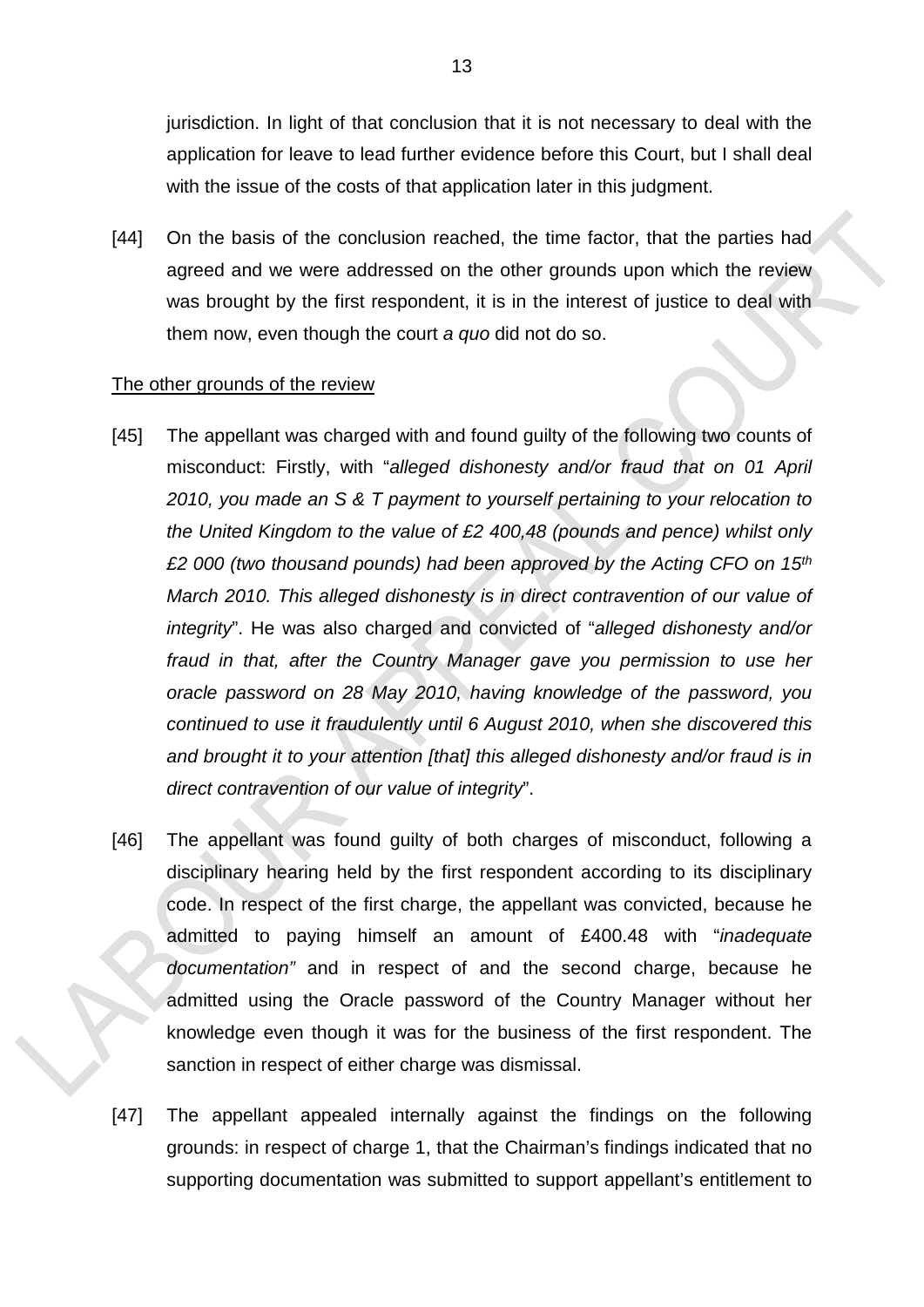the amount of £400.48, although the supporting documents had been submitted to the Chairman. Further, that it was indicated at the hearing that the amount of £2000 which was paid to him as authorised by the Chief Financial Officer was for his relocation to London and that the amount of £400.48 pertained to payments he had to make for lunches when hosting auditors in March 2010 as well as payments for taxis. Further, that the requisition and payment of the amount to him (i.e. the appellant) was signed by himself and Mr Armstrong, who had the authority to authorise the claim. Further that the claim for the £2000 and the £400.48 were "*valid business claims*".

- [48] In respect of the second charge, the appellant contended in his appeal that he never used the password fraudulently. He only used it once to approve three purchase orders after receiving an e-mail from Mr Mogale to receive those orders on the oracle system in order to run the management report for July 2010. The Country Manager was on leave at the time and the POs were however not sent out until the Country Manager's return to the office on 6 August 2010 when she approved all of them, but for the three which he had approved on the system. The appellant apologised to the Country Manager for his wrong action but contended that his intention was not to cause harm or to defraud the first respondent.
- [49] The internal appeal was dismissed regarding the first count on the basis that the appellant had produced the receipts for the expenses incurred, but was "*unable to produce authorisation for the claims as required in our policy. Without such authorisation, there is no proof that they were indeed valid claims*". In respect of the second charge, the appeal was dismissed despite the situation the appellant found himself in, which necessitated using the password to meet a deadline, because the "*sharing of oracle passwords is a huge risk to the organisation and should not be allowed as a Finance Manager* [the appellant] *should have been aware of this risk and should have dealt with it with integrity*". The appellant's services were terminated with effect from 30 September 2010 or 30 October 2010. There are two letters of termination on record that create an ambiguity about the date. They are both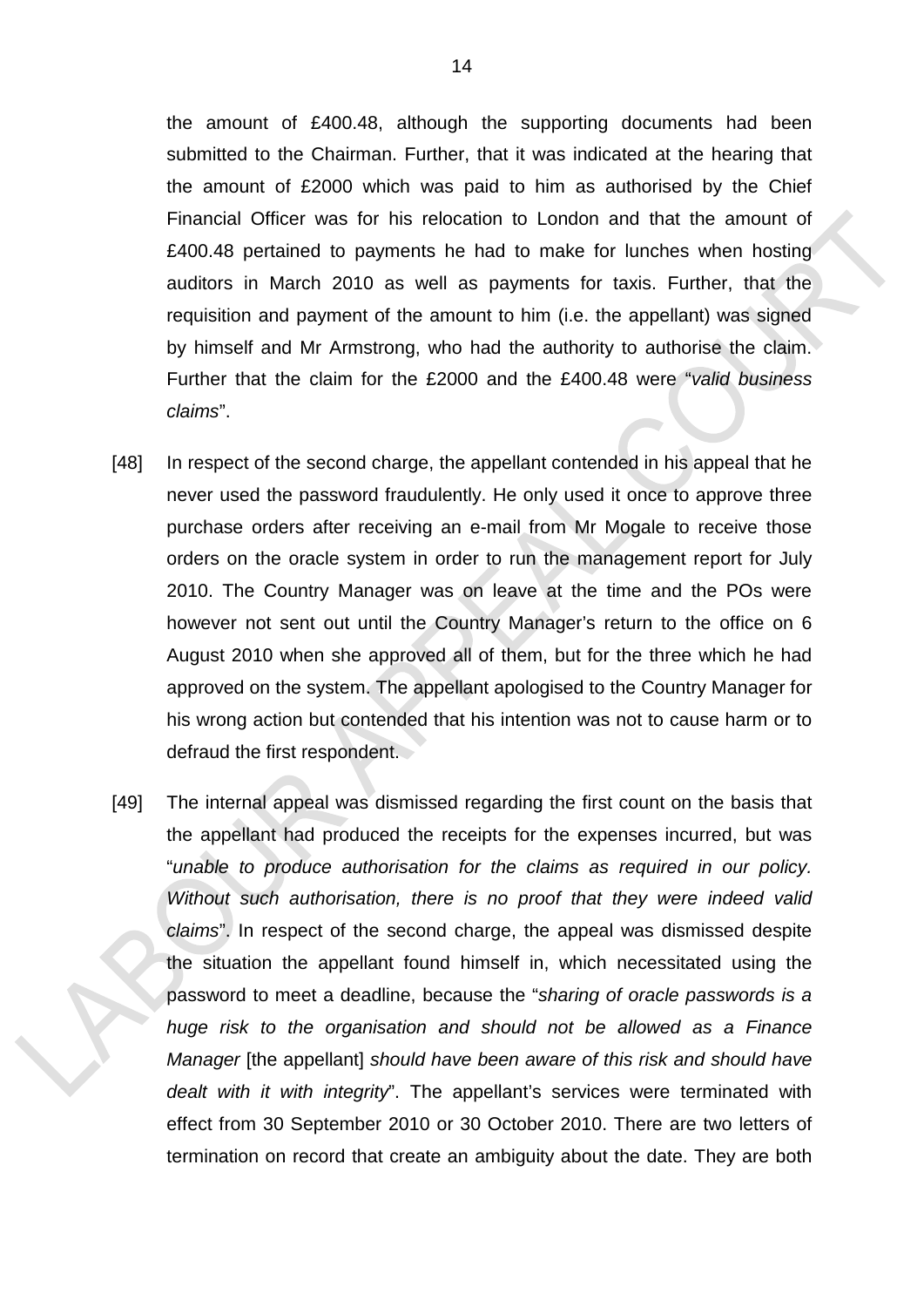dated 30 September 2010, one is by the Human Resources Manager and the other by the General Manager: Human Resources.

- [51] As pointed out earlier, the appellant referred the dispute about his dismissal to the CCMA. After conciliation failed, the matter was referred to arbitration.
- [52] The issues for determination before the Commissioner (the third respondent) were the procedural and substantive fairness of the appellant's dismissal. In respect of the former, the appellant contended at the CCMA that the chairperson of the disciplinary hearing did not give him sufficient time to access his office. Having considered that evidence, the Commissioner rejected the contention and found that the matter was procedurally fair for another reason. In respect of the substantive fairness, the Commissioner found that the appellant was not guilty of the charges for a number of reasons.
- [53] In respect of the first charge, the Commissioner found that dishonesty and fraud had not been proved and that, at best, the probabilities had indicated that the appellant was guilty of breaching company policy. Unlawful misrepresentation, which is an essential element of fraud, was not proved. To establish fraud there must be proof of unlawful misrepresentation causing prejudice to another which was made with the intention to deceive. The Commissioner found that there was no unlawful misrepresentation, for a number of reasons. He stated:
	- '*62. There was no unlawful misrepresentation for the following reasons: (a)The applicant indicated that the four hundred pounds was to reimburse him for taxi fares to the airport and to see Ms Mokhesi at home on business when she was off ill as well as meals around the auditors' trip. It is common cause that the auditors attended the London office and that Mr Van der Walt indicated that applicant should attend to their meals. It was also not disputed that the applicant had used taxis for business purposes.*
	- *63. (b)The applicant produced rather faint and in other cases illegible photocopies of taxi and food invoices. Although the respondent argued that the receipts did not conclusively prove the applicant's claim that he incurred legitimate expenses I am prepared to accept*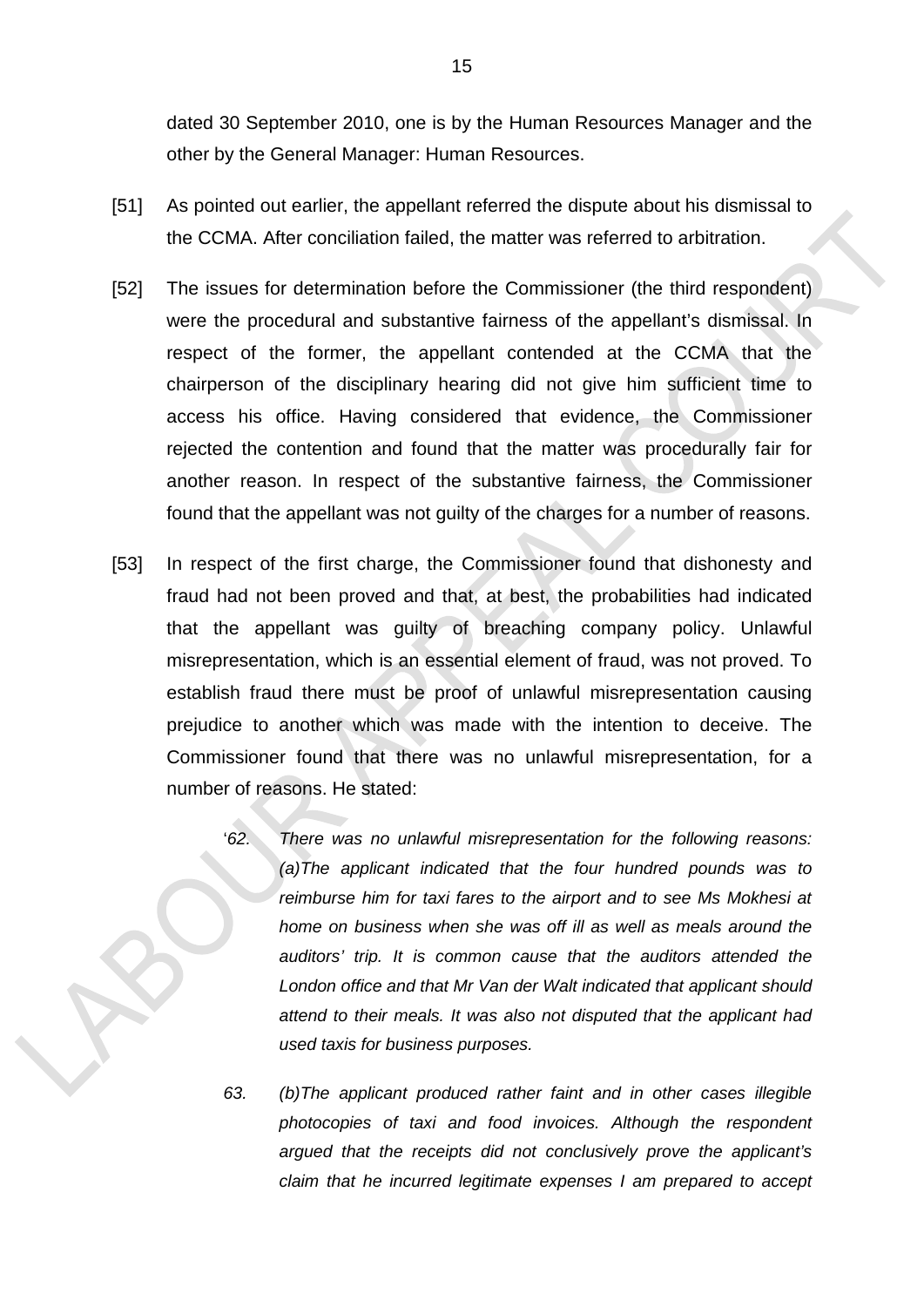*that he did incur the said expenses as (i) it is common cause that the applicant handed in receipts at the hearing; (ii) Ms Chauke confirmed that the chairman handed the receipts back to the applicant as they considered the issue to be about authorisation and not the receipts and (iii) while Ms Holmes could not remember much about the business related to the receipts she could confirm that the applicant made arrangements for the auditors' meals with his credit card and that he paid for the auditors' taxi to the airport. Prima facie the applicant did incur certain meal and travel expenses for which, if he followed the correct procedure, he was entitled to be reimbursed.*

- *64. (c) The following calculations are in pounds and pence. The probabilities favour that the applicant did incur four hundred pound's expenses despite the fact that the receipts are not legible as (i) If one adds up the legible receipts of Marks and Spenser 44,08; taxi receipt dated 6/3/10 22,80; Tops Express Pizza 52,87; Abcus Car 40,00; Addison Lee receipt for pickup dated 17/2/10 for 55,90; Addison Lee receipts dated 13/2/10 and 4/2/10 for 50,00 and 30,00 respectively and undated Addison Lee receipt for 30,00 you get a total of 325,65. (ii) It is probable that the two illegible receipts were also in relation to work-related meals as one clearly has the name Nando's on it and as the outstanding sum of 74,83 is easily accommodated by two fast food meals.*
- 

*65. As the receipts, although not all legible point closely to the sum of 400,48 pounds claimed by the applicant the probabilities favour that he did incur the expenses for work-related issues. There was therefore no misrepresentation regarding incurring the said expenses. There may well have been a claim against company procedure as the applicant may not have gotten pre-authority to incur the expenses. However not getting authorisation is a breach of procedure and does not establish a misrepresentation in regard to fraud nor does it establish dishonesty. The element of misrepresentation has not been proved.*"

[54] The Commissioner also found that prejudice had not been proved because it is probable, on the evidence, that the appellant had incurred the expenses in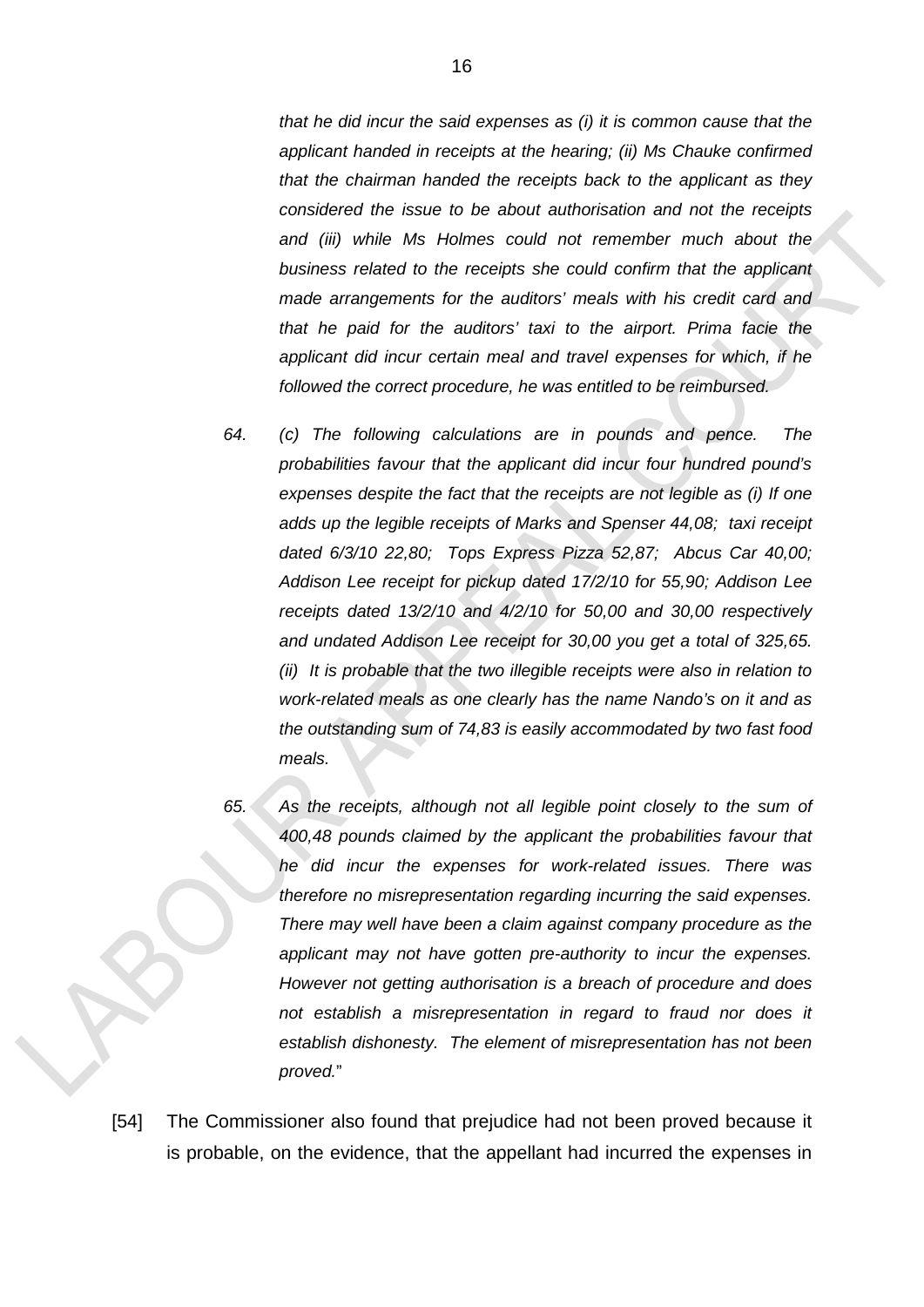respect of his work and if he had followed the correct procedure, the first respondent would have been obliged to reimburse him for those expenses.

- [55] The Commissioner went on to find that for that same reason no intention to defraud had been proved. Furthermore, he found in respect of that charge that no intention to defraud had been proved because on the evidence of Mr Armstrong, who, was shown to have had delegated authority to sign the cheque requisition form, had testified that he would not have signed it if supporting documents for the £400 odd had not been attached to the form. The fact that the appellant did not comply with the accounting procedure did not make him guilty of fraud or dishonesty.
- [56] In respect of the second charge, the Commissioner similarly found that no dishonesty or fraud had been established. The appellant had been given the oracle password for one transaction and did not obtain it fraudulently. The Commissioner also found that it had not been established that the appellant made any misrepresentation to anyone when he used the password for the three other legitimate business transactions. The appellant's contention that the transactions were legitimate and that the use of the password was necessary in respect of those transactions, as they were required for the Manager's report, were not refuted. There was furthermore no evidence that the appellant changed or attempted to change the password. He did not try to conceal what he had done with the password and had no intention to deceive the Country Manager, Ms Mokhesi concerning the use of the password.
- [57] In those circumstances, the Commissioner had found that the appellant's dismissal had been substantively unfair. He ordered that the appellant be reinstated from 23 February 2011 and not from the date of his dismissal, because the appellant was guilty of breaching company procedures. The Commissioner awarded the appellant a loss of salary for a period of six months and two weeks and the award was made in pounds as agreed to between the parties.

#### The review

17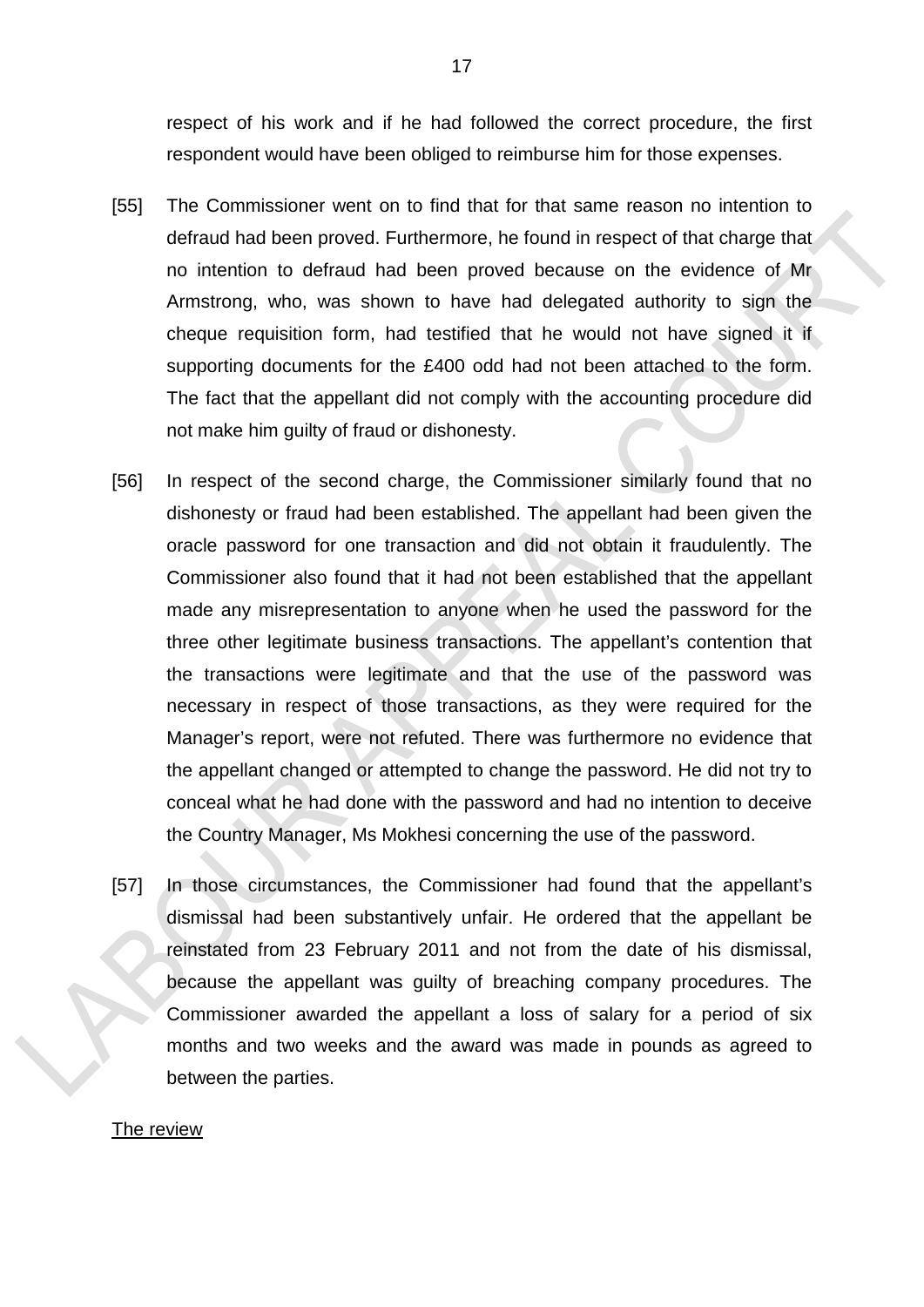- [58] In its application for review and in argument before us, the first respondent contended that the Commissioner's findings in respect of the first and second charges were "*grossly irregular and/or unreasonable*". The first respondent in effect submitted that the Commissioner erred in respect of certain findings, failed to take into account material evidence and arrived at a decision that a reasonable decision-maker would not have made. The first respondent also attacked the sanction which was imposed by the Commissioner, arguing, in effect, in that regard that the appellant was dishonest and fraudulent and that this had resulted in a breakdown of the trust relationship between the parties. In those circumstances, so it was argued, the Commissioner ought not to have ordered the reinstatement of the appellant and that the Commissioner's decision in that regard was one which a reasonable decision-maker would not have made.
- [59] The test for the review of CCMA arbitration awards is now trite. It has been authoritatively stated in *Sidumo[20](#page-17-0)* and further explained in *Herholdt v Nedbank Ltd[21](#page-17-1)* and by this Court in, *inter alia, Fidelity Cash Management Service v CCMA and Others,[22](#page-17-2) Bestel v Astral Operations Limited and Others[23](#page-17-3)* and recently in *Gold Fields Mining South Africa (Pty) Limited (Kloof Gold Mine) v CCMA and Others.[24](#page-17-4)* The test in brief is whether "*the decision reached by the Commissioner is one that a reasonable decision-maker could not reach*?"
- [60] I shall first deal with the detail of the first respondent's attacks on the Commissioner's findings in respect of the charges and then I will deal with the attack on the sanction.
- [61] In respect to charge 1, the first respondent's argument proceeded as follows: the appellant was in breach of the first respondent's policies when he "*committed the organisation to £400.48*". The e-mail from the Chief Financial Officer requesting the appellant to make arrangements for lunches for auditors who were coming to the UK was not pre-authorisation or pre-approval; The

<span id="page-17-0"></span> <sup>20</sup> *Supra* at para 119.

<span id="page-17-1"></span><sup>21</sup> [2013] 11 BLLR 1074 (SCA).

<span id="page-17-2"></span><sup>22</sup> [2008] 3 BLLR 1997 (LAC).

<span id="page-17-3"></span><sup>23</sup> [2011] 2 BLLR 129 (LAC).

<span id="page-17-4"></span> $24$  [2014] 1 BLLR 20 (LAC) at paras 14 -16 (inclusive) and at paras 20 -1 (inclusive).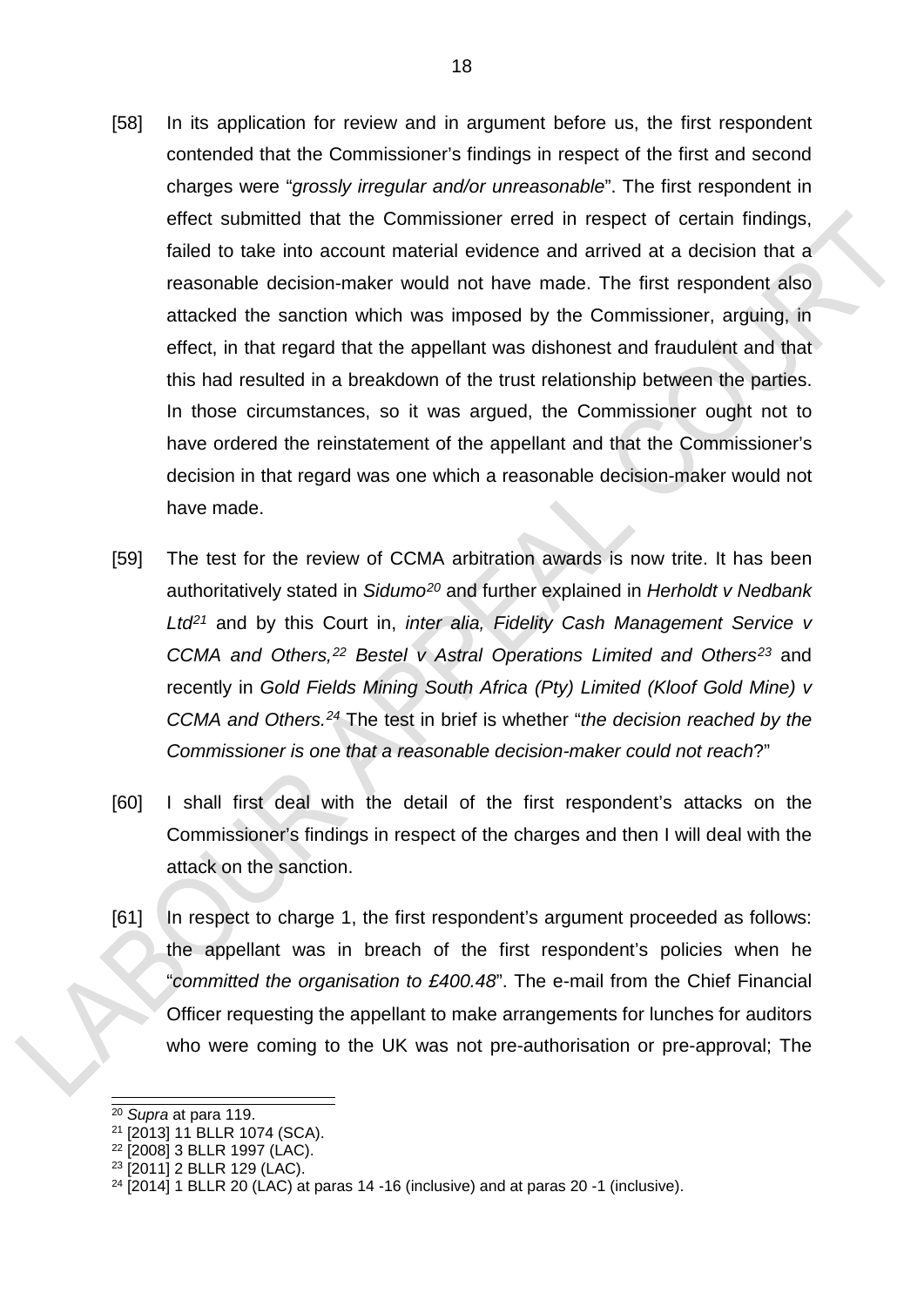appellant was unable to produce "*any kind of voucher or legitimate business claim*" in respect of the expenses incurred; Reliance on illegible invoices which he only produced five to six months after the charges were laid did not assist him; The appellant gave contradictory evidence. At first he averred that the expenses were incurred during the period the auditors were in the United Kingdom, but it was clear from two of those invoices that they were not for that period. In the appellant's supplementary affidavit, he admitted that he was not able to recall the dates.

- [62] The first respondent argued further concerning charge 1 as follows. The appellant produced inadequate proof of the expenses he had incurred and of the fact that they related to the first respondent. If the appellant had followed the correct policies and procedures from the outset he would not have struggled to justify the expenses and that this shows his dishonesty in the matter. Furthermore, that the Commissioner "*incorrectly calculated the illegible photocopies of the invoices that had been submitted by the appellant and arrived at an unsubstantiated conclusion that the total amount came close to £400.48*".
- [63] The first respondent submitted further regarding charge 1, that the appellant's reliance on Mr Armstrong's evidence was futile, because Mr Armstrong testified that he signed the cheque requisition form on the basis of trust. According to the first respondent, this amounted to an illegitimate claim of expenses and the appellant "*clearly enriched himself by pre-approving his expenses to pay himself*".
- [64] The first respondent submitted further that the Commissioner had "*failed to take into account that the mere production of the receipts and slips was not prima facie proof that the expenses incurred were for a legitimate company expense*". The first respondent argued that the appellant clearly misrepresented the facts to both, Mr Armstrong and the first respondent, by obtaining approval of a cheque requisition form without the S & T form having been approved by the Country Manager and that that in itself showed that the appellant was dishonest and that his actions amounted to fraud.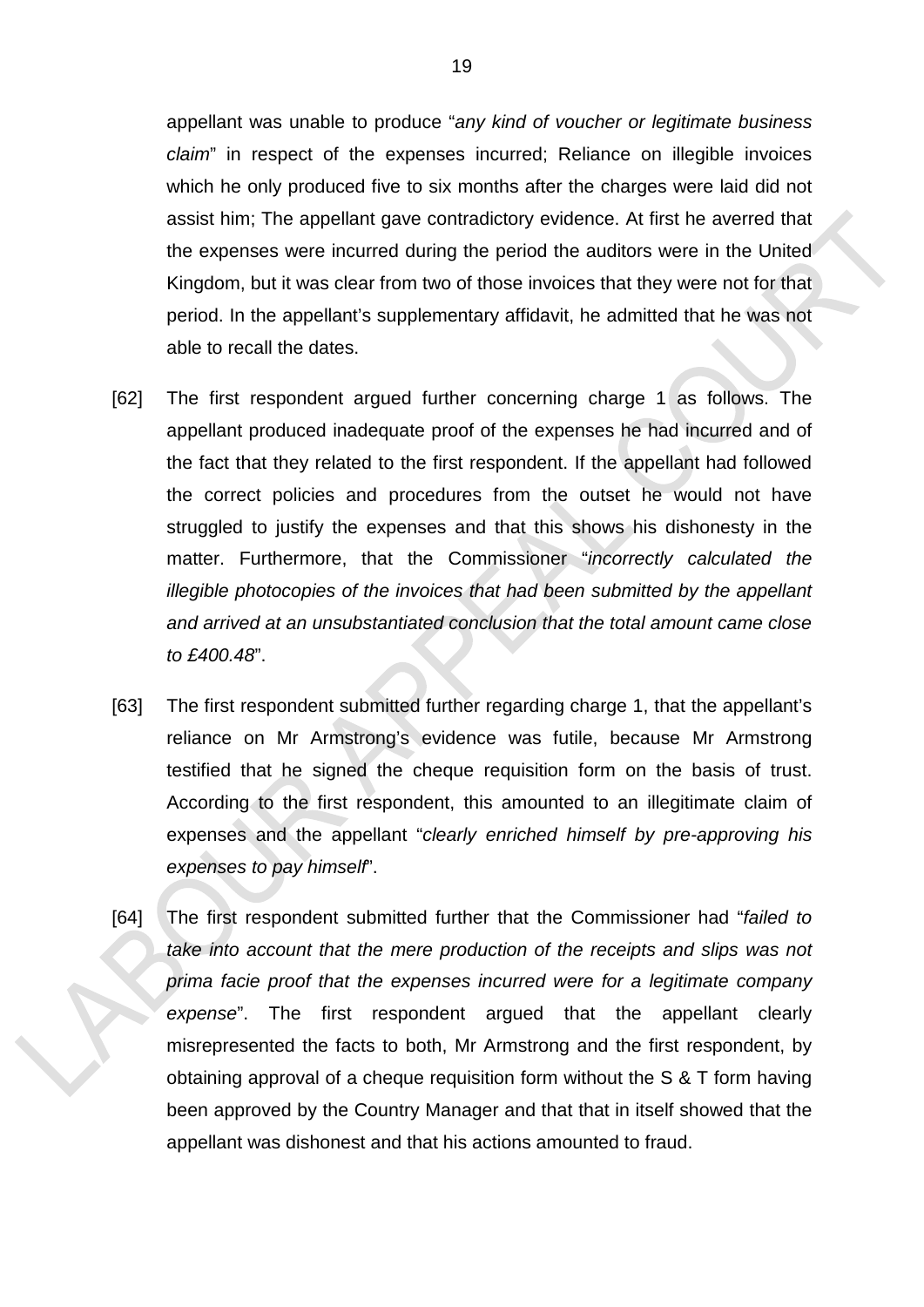- [65] The first respondent submitted further that the "*manner in which the Commissioner stepped into the shoes of the employer by stating what the charges should have been instead of what they were, amounted to a gross irregularity*". The Commissioner was also criticised for relying on the "*criminal law definition of fraud*". According to the first respondent, such reliance "*enforces the unreasonableness of the award because it is trite that the inquiry is not akin to a criminal trial*". The first respondent also submitted that the Commissioner "*failed to take into account that dishonesty in the employment context does not mean refraining from criminal acts: it embraces any conduct which involves deceit*".
- [66] I need not say much about the above arguments raised by the first respondent in support of its attack on the Commissioner's findings in respect of count 1. The arguments lack merit and are devoid of a sound basis. In a number of instances they are circuitous and tautologous, based on suspicion or bias and are not supported by the evidence. The same can be said of the first respondent's arguments raised in respect of the findings on count 2, which I will deal with later.
- [67] It was not unreasonable for the Commissioner to rely on the so-called "*criminal law*" definition of fraud. Fraud has the same elements even in a civil law context.<sup>[25](#page-19-0)</sup> The first respondent alleged that the appellant was fraudulent and dishonest and it bore the *onus* to establish those rather serious allegations "*clearly and distinctly",[26](#page-19-1)* on a balance of probabilities. The fact that the appellant did not comply with the company procedures did not make him guilty of fraud or dishonesty, or even deceitful, as the Commissioner very reasonably found.
- [68] Mr Armstrong's evidence in effect was that he would not have signed the cheque requisition form without supporting documentation, which implies that there was supporting documentation. Ms Holmes' provides further confirmation. There was no evidence at all that the £400.48 was not in respect

<span id="page-19-1"></span><span id="page-19-0"></span> <sup>25</sup> See on the topic of fraud in civil litigation, for example, LTC Harms *Amler's Precedents of Pleadings* (Lexis Nexis Butterworths; 6<sup>th</sup> Ed 2009) pp183-184.  $26$  Ibid.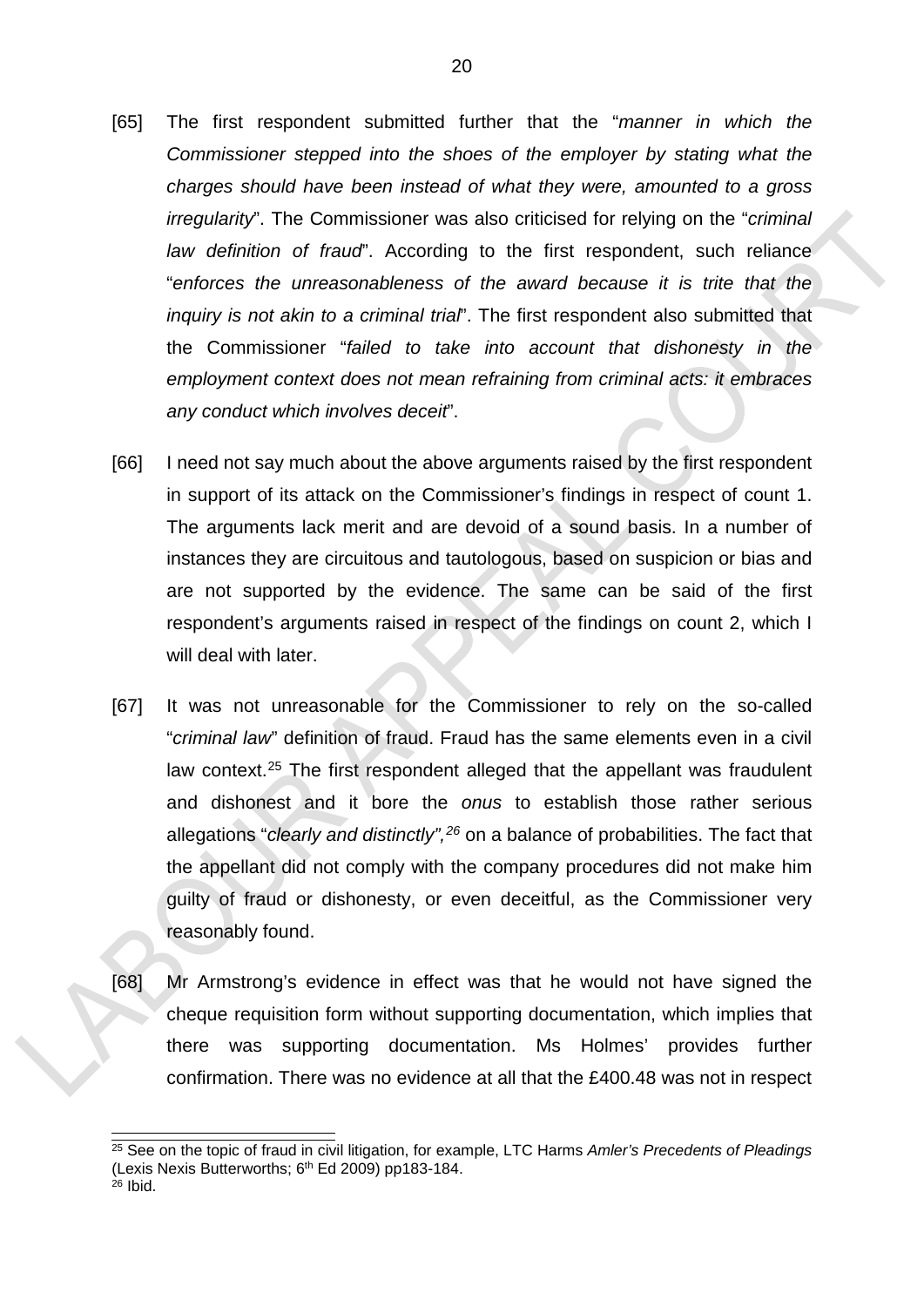of a legitimate expense incurred by the appellant in the interest of the company. On the contrary, there was direct evidence of the appellant to that effect, corroborated by the receipts (insofar as they were legible) and the evidence of Mr Armstrong and Ms Holmes.

- [69] In my view, one can definitely not conclude that the Commissioner arrived at the decision in respect of count 1 which a reasonable decision-maker could not have come to on the available evidential material.
- [70] With regard to charge 2, the first respondent's arguments were in a similar vain to those made in support of its attack on the Commissioner's findings in respect of charge 1. The argument, briefly, was as follows: the Commissioner's findings in respect of the second charge were "*unfounded*" and failed to take into account the following material evidence, namely, that between 28 May 2011 and 4 June 2011 the Country Manager, Ms Mokhesi, who was required to authorise purchase orders initiated by employees in the UK office, by use of the password in the Oracle system, was en-route to South Africa and she had given the appellant the password to authorise a purchase order for a transaction. Instead, the appellant released three further purchase orders by using the password without the Country Manager's permission to do so. According to the first respondent, the appellant had pleaded guilty to the second charge and had admitted wrongfully using the password. He also admitted to the Country Manager and had apologised to her. According to the first respondent – "*the most clearly visible irregularity is the fact that the Commissioner found the appellant not guilty of an offence to which he pleaded guilty at the disciplinary hearing*".
- [71] Even though it is recorded in the disciplinary proceedings that the appellant pleaded "*guilty*" to charge 2, one needs to examine that record carefully in order to establish whether he indeed pleaded guilty as contemplated in law. In order for guilt to have been established, the appellant would have had to freely, voluntarily and unequivocally admit all the elements of the charge. That includes fraud and dishonesty. In his defence at the disciplinary hearing, the appellant explained that he had used the password mistakenly in a situation of need. He denied being fraudulent or dishonest. He admitted being "*wrong*" but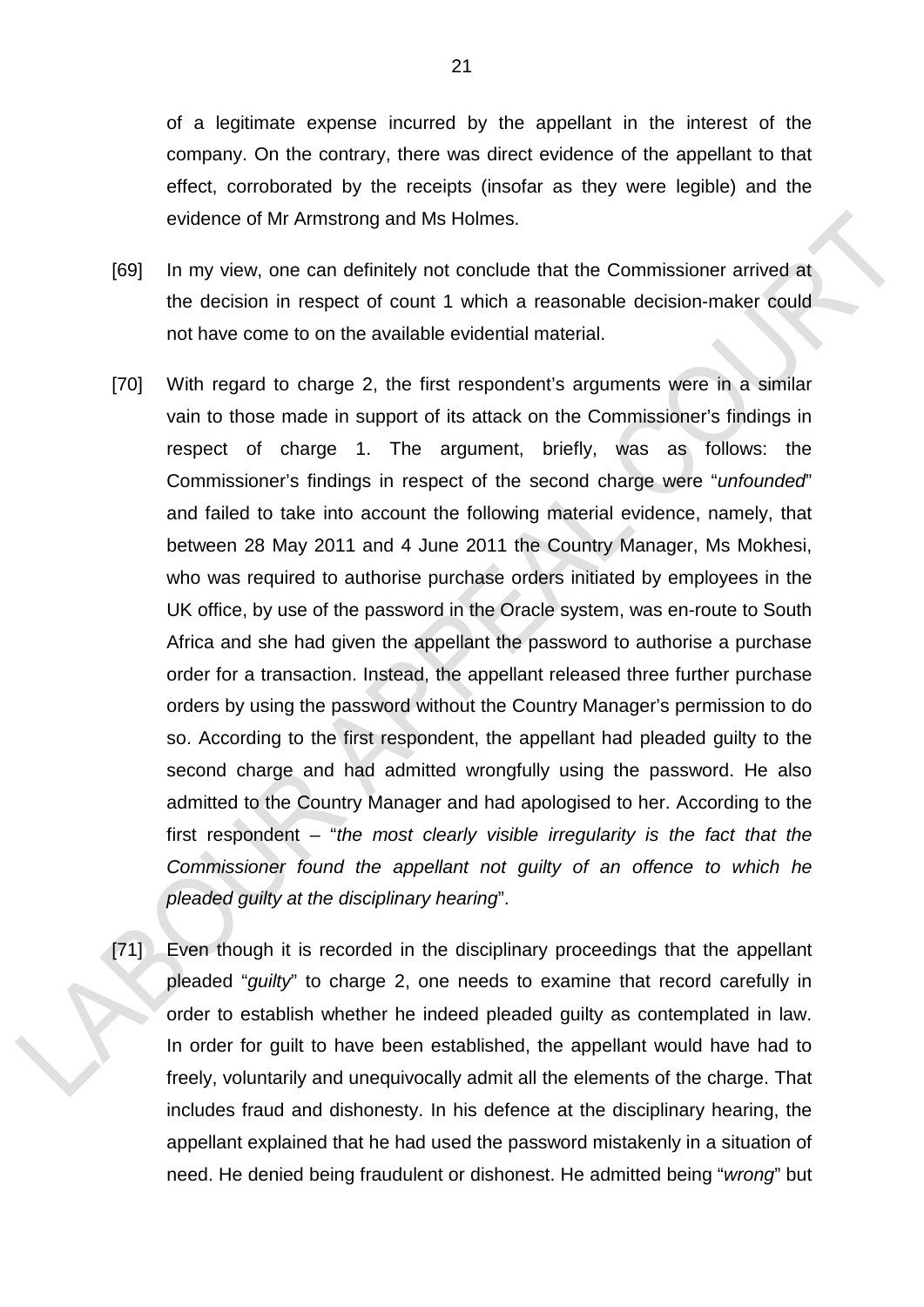denied that his intentions in using the password were "*illegal*". Technically therefore, the appellant did not plead guilty to the second charge, because he did not admit all the elements of the charge and the crucial ones remained in issue. To find him guilty in those circumstances would in itself have been grossly unfair and irregular.

- [72] In the area of criminal law and procedure, where courts are constantly confronted with guilty pleas to serious criminal charges, special safeguards are provided that ensure that an accused person's utterances of a plea of guilty is in fact a proper plea of guilty and an unequivocal admission of guilt. For example, in terms of section 112(1)(b) of the Criminal Procedure Act 51 of 1977, the presiding officer may have to question the accused person with reference to the alleged facts of the case in order to ascertain whether he or she admits the allegations in the charge to which he or she has pleaded guilty. Furthermore, courts are required not only to be convinced that an accused admits an allegation in the charge, but that the accused appreciates what that admission entails.
- [73] Even though the disciplinary inquiry is not a criminal trial, it has certain features akin to such a trial. In a disciplinary hearing, for example, there is (a) charge(s) of misconduct to which an employee may either plead guilty or not guilty, which is similar to a plea to a criminal charge. Fairness and logic dictates that the same safeguards that apply in a criminal trial with regard to a plea of guilty, should also apply in disciplinary hearings where the employee faces dismissal.
- [74] It is abundantly clear from the record of the disciplinary hearing that what the appellant himself said at the time of his plea of guilty in respect of the second charge, did not amount to an admission to fraud or dishonesty in relation to the use of the password. In those circumstances, he cannot be found to have effectively pleaded guilty to the second charge. In the absence of clear and distinct evidence that the appellant acted fraudulently or dishonesty, he could not have been found guilty of that charge.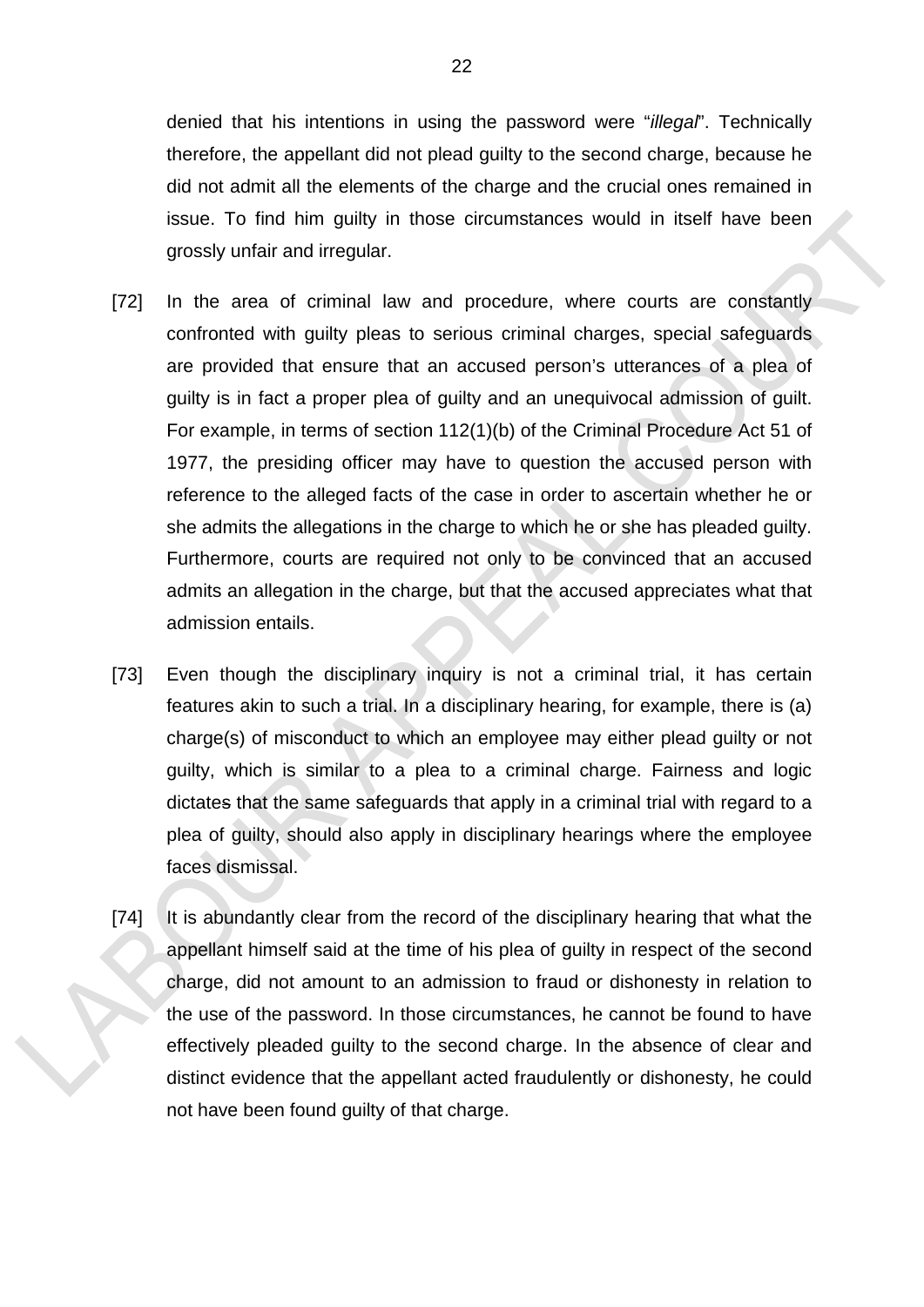[75] At the arbitration, there was no evidence to prove that the appellant's use of the password was fraudulent or dishonest or that he intended to deceive anyone by using it and that it was not in the company's interest that he used it as and when he used it for the three purchase orders. Therefore, in respect of the Commissioner's findings in respect of charges 1 and 2, I am of the view, that it has not been shown that there are findings that a reasonable decisionmaker could not have made.

### Re: the sanction

- [76] The first respondent submitted that the Commissioner's finding on the sanction was irrational and irregular and not based on the evidence. According to the first respondent, the Financial Manager gave evidence that the offence of not obtaining a pre-authorisation was viewed in a serious light by the organisation and that by doing what he did, the appellant had broken the trust relationship. The first respondent justified the sanction of dismissal on the basis that the appellant was "*placed in a position with a high duty of trust with regard to monetary issues*" and "*the first respondent as a public organisation has to take 100% responsibility of how taxpayer's money is spent*" and, because "*the trust relationship was broken and there was no desire for the appellant to continue in the services of the first respondent*".
- [77] The first respondent also referred to the averments of the Country Manager, Ms Mokhesi, made in a supplementary affidavit, that she could not trust the appellant and that given the working circumstances, including the fact that the UK office was small, she would not be able to run the office. She averred, *inter alia*, that "*honesty was critical and that the appellant could have merely picked up the phone when he wanted to utilise a password and that he did not do so and as a result the trust relationship was broken*". Reference was also made to what the Chief Financial Officer said in a supplementary affidavit, namely that the offences were serious and the trust relationship had been broken.
- [78] The essence of this attack on the sanction of the Commissioner was on the basis that "*the misconduct of the appellant was dishonest and fraudulent and*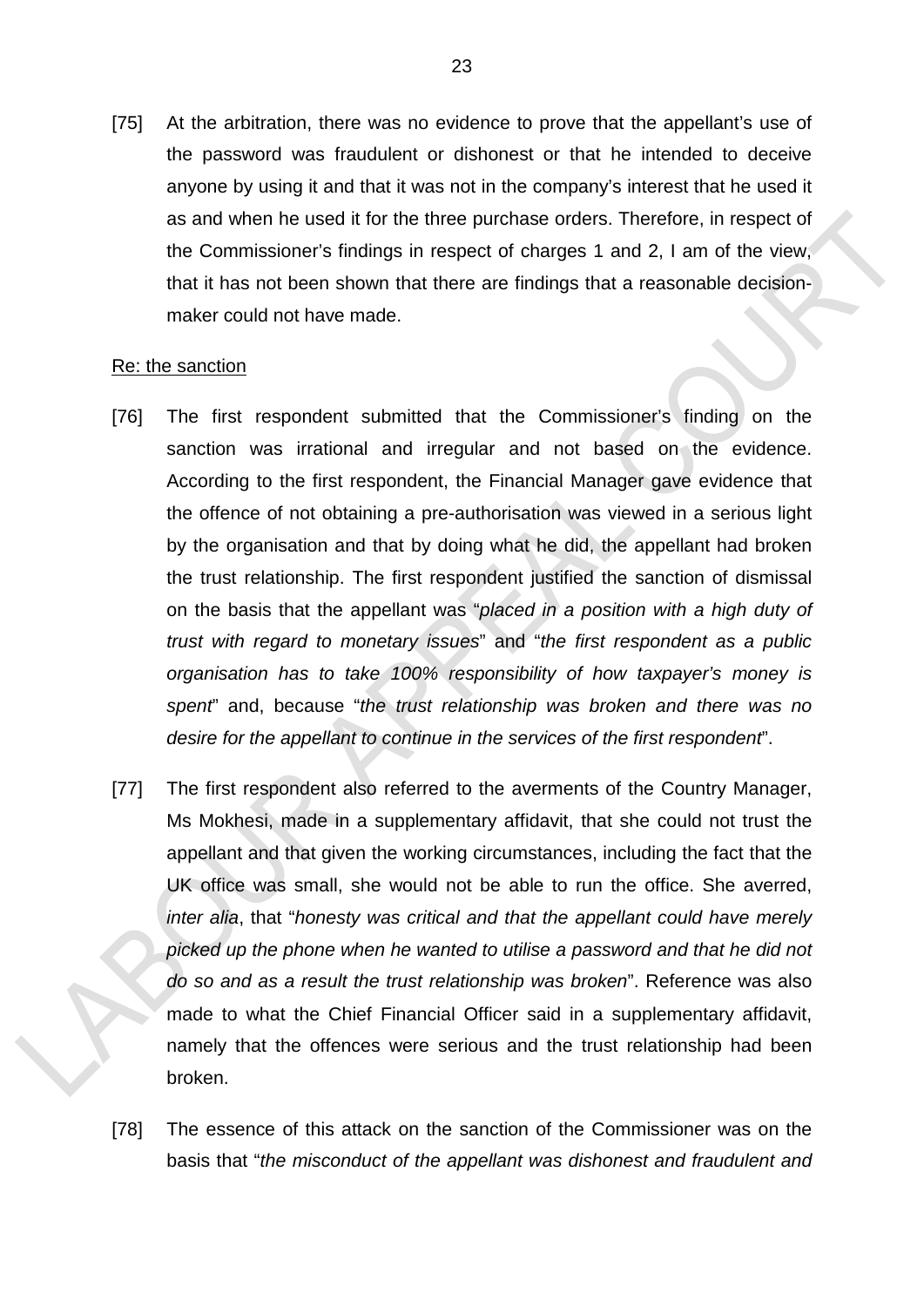resulted in a complete breakdown of the trust relationship between the *parties*", therefore the sanction was not one which a reasonable decisionmaker would have imposed.

[79] Concerning the powers of a Commissioner pertaining to the sanction, it has been held in *Sidumo* that:

> '*The Commissioner has to determine whether a dismissal is fair or not. A Commissioner is not given the power to consider afresh what he or she would do, but simply to decide whether what the employer did was fair. In arriving at a decision, a Commissioner is not required to defer to the decision of the*  employer. What is required is that he or she must consider all relevant *circumstances*.' [27](#page-23-0)

- [80] Therefore, it is for the Commissioner, having considered all the relevant circumstances, to determine whether the dismissal by the employer is fair.
- [81] The Commissioner in this instance, in my view, properly took into account all the relevant circumstances, including the fact that the fraud and dishonesty had not been proven and that, at best, a failure by the appellant to adhere to company procedures had been shown. In my view, there was nothing wrong in the Commissioner commenting on the fact that even though the appellant had not been shown to be fraudulent or dishonest it had been shown that he did not comply with company procedures.
- [82] As I stated earlier, the Commissioner's findings regarding the charges specifically cannot be said to be unreasonable. Similarly, his finding, that in the absence of proof of fraud and dishonesty the sanction of dismissal was not fair, cannot be faulted. The misconduct for which the appellant could have been found guilty of, had he been charged with it, namely, not complying with company procedures, did not justify his dismissal. In my view, the reasoning and findings of the Commissioner regarding the sanction were reasonable.
- [83] In the circumstances, the review application that was brought by the first respondent in the court *a quo* ought to have been dismissed.

<span id="page-23-0"></span> $27$  At para 79.